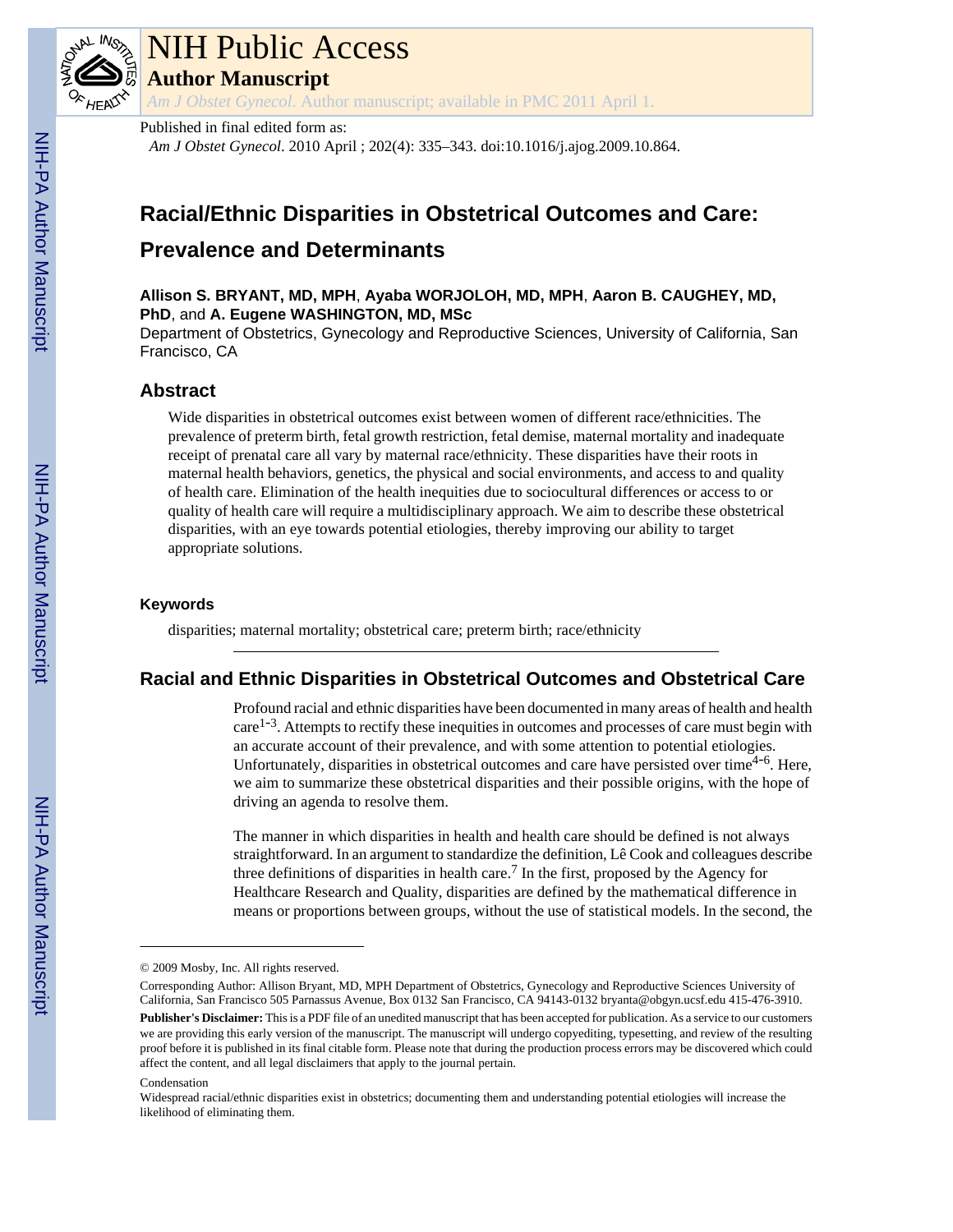Residual Direct Effect method, disparities are defined by differences which persist after accounting for all measured potential confounding variables. The last definition, preferred by the authors, is that used by the Institute of Medicine, in which disparities are seen as differences above and beyond those that can be explained by differences in health status between groups. Thus far, in investigations into obstetrical disparities, the methodologies described in the first two definitions have been most common. It should be a goal in the field to design studies that also seek to use the third, as this method is best able to highlight those disparities which might be amenable to interventions to reduce them.

The distinction between disparities in health outcomes and disparities in health care deserve mention. Both exist in obstetrics and both will be explored here. In general, disparities in health care are thought to contribute, though not exclusively, to disparities in health outcomes.

McGinnis and colleagues proposed that population health status, as measured by premature mortality, is contributed to by five domains, either individually or in conjunction with one another. The domains include behavioral patterns, which they estimate account for 40% of early deaths, genetic predispositions (30%), social circumstances (15%), environmental exposures (5%), and shortfalls in medical care  $(10\%)^{8, 9}$ . We propose that disparities in health status can also be considered using this framework. In this paper, we will outline major disparities in the outcomes most clearly associated with significant morbidity and mortality, and will discuss the relative contributions of each of these domains, as indicated by our review of the relevant literature. We will also examine inequalities in obstetrical care, whether in access to or quality of care. Table 1 presents a summary of our findings regarding racial/ethnic disparities in these outcomes, while Table 2 presents a summary of the strength of the evidence for contribution of each of the above-mentioned domains to these disparities.

For the purposes of this discussion, we will refer mostly to the maternal race/ethnicity categories of Asian/Pacific Islanders, black, Hispanic, American Indian/Alaska Native and white. For most comparisons, White women serve as the referent group, merely to maintain consistency with the majority of the published literature on obstetrical disparities.

#### **Disparities in Obstetrical Outcomes**

#### **Pregnancy Outcomes**

**Congenital abnormalities—**The most consistent racial/ethnic difference in prevalence of congenital abnormalities appears to be a higher incidence of neural tube defects (NTD), including spina bifida and anencephaly, among Hispanic women.<sup>10-13</sup> Williams and colleagues calculated a recent birth prevalence of spina bifida of 4.18 per 10,000 births among Hispanic women, as compared with 3.37 and 2.90 per 10,000 for non-Hispanic white and black women, respectively, similar to the findings of other studies<sup>14</sup>. In contrast, the Centers for Disease Control and Prevention (CDC) found a similar prevalence of spina bifida for Hispanic and white women. Although Hispanic women are at higher risk of NTD in most studies, adequate intake of folic acid remains low in this group15-17, despite the 1998 FDA mandate to fortify all cereal grains in the United States. A difference in carrier frequencies of genetic polymorphisms associated with folate metabolism, among others, has been proposed as a mechanism for the increased risk of NTD among Hispanic women, but findings have been inconsistent<sup>18-21</sup>. Ascertainment of the true incidence of congenital abnormalities by race/ ethnicity may be difficult, due to known differences in rates of prenatal diagnosis among women of different backgrounds, as well as differential rates of pregnancy termination for diagnosed anomalies<sup>22-28</sup>.

**Fetal Demise—**Despite improvements in fetal death rates in the United States over time, significant racial disparities still persist. In 2004, the overall fetal death rate was 6.2 deaths per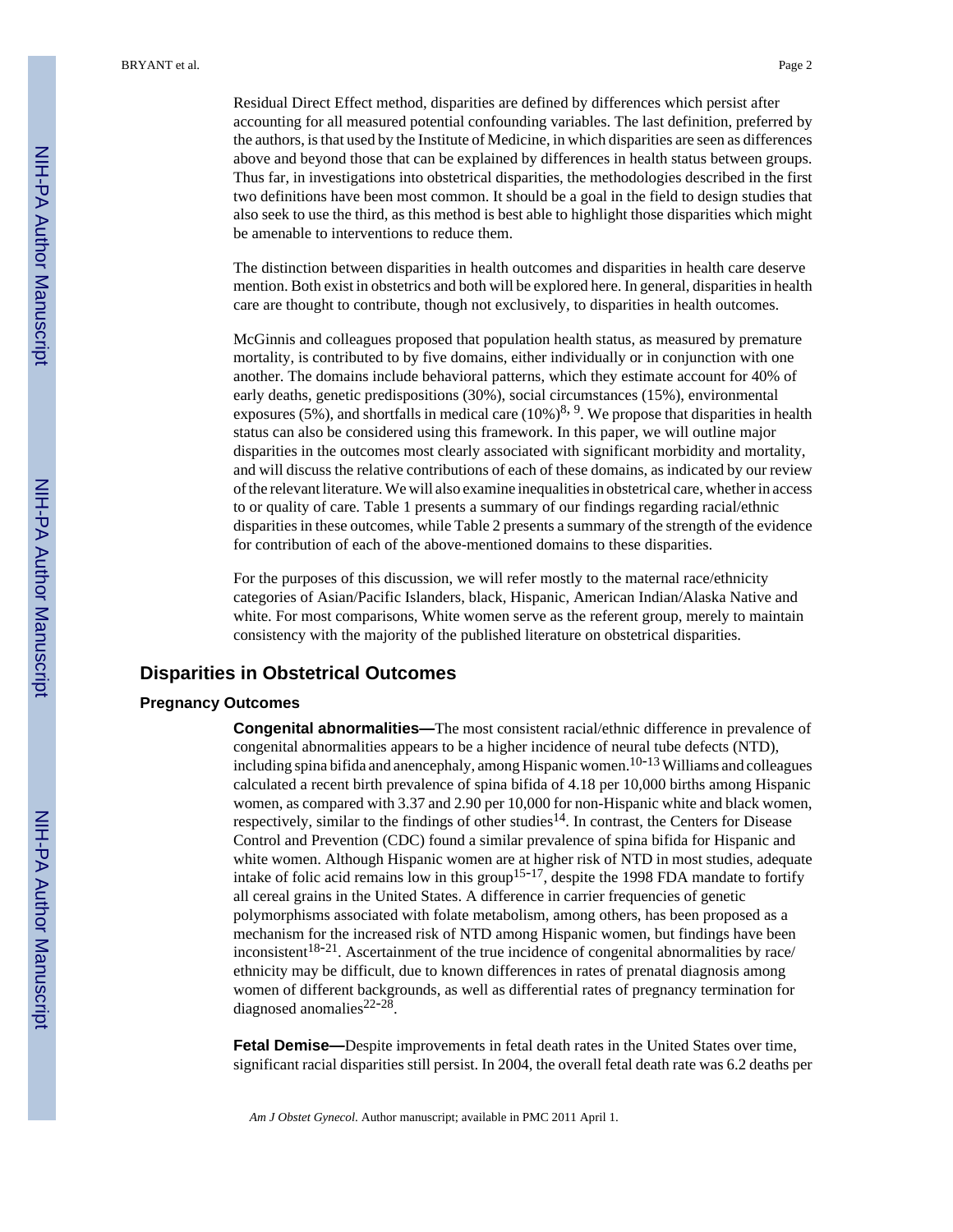BRYANT et al. Page 3

1,000 live births and fetal deaths; the rate for blacks (11.3/1,000) was more than twice than for non-Hispanic whites  $(5.0/1,000)^{29}$ . Rates for Hispanic women, Asian/Pacific Islanders and American Indian/Alaska Natives (AI/AN) did not differ much from that of whites. A review of fetal death rates for women enrolled in a large, prospective study of singleton pregnancies demonstrated an adjusted odds ratio (AOR) for fetal death < 24 weeks gestation of 3.2 (95% CI [2.2, 4.8]) for black women as compared to white women, and of 3.1 [1.5, 6.2] for fetal  $\text{death} \geq 24$  weeks gestation<sup>30</sup>. Hispanic women and women of other races did not have fetal death rates significantly different than whites. The investigators adjusted their models for various maternal factors and pregnancy exposures and the cohort was remarkable in that all women had to have had initiation of prenatal care in the first trimester to be eligible for inclusion. These findings raise the possibility of contributions of unmeasured maternal social conditions and behaviors, quality of obstetrical care content and biological constructs to disparities in fetal demise.

**Preterm Birth—**While congenital malformations and chromosomal disorders are the leading cause of infant mortality in the United States among most racial and ethnic groups, preterm birth/low birth weight is the most common cause of infant death for black and Puerto Rican (but not other Hispanic) women<sup>31</sup>. It has been estimated that disparities in extremely preterm births are attributable for 80% of the black-white disparity in infant mortality<sup>32</sup>. The overall rate of preterm birth in the U.S. in 2006 was 12.8%; black (18.4%) and American Indian/ Alaska Native (14.1%) women have the highest risk of preterm delivery, as compared with white (11.7%), Asian/Pacific Islanders (10.9%) and Hispanic women  $(12.2\%)^{33}$ .

A recent investigation sought to explain racial and ethnic disparities in preterm birth using methodology akin to the "Residual Direct Effect" method, in a nationally representative birth sample. The author notes that in logistic regression models which account for biologic, sociodemographic and behavioral factors in a stepwise fashion, the addition of behavioral factors (adequacy of prenatal care, pregnancy weight gain, use of prenatal vitamins, smoking and alcohol use) in the final model completely attenuates any residual increased risk of preterm birth for black women as compared with white women<sup>34</sup>. This was not the case for American Indian/Alaska Native women, who had twice the odds of preterm birth as compared with white women after adjustment.

There has been increasing interest in explorations of genetic contributions to racial/ethnic disparities in preterm birth. Most have focused on identifying candidate genes involved in inflammatory pathways. A recent review of this topic summarizes the literature to date, including evidence that polymorphisms in maternal and fetal genes for tumor necrosis factor, IL-1 and IL-6 may be associated with an excess risk of preterm premature rupture of the membranes and spontaneous preterm birth among black women<sup>35</sup>. Such genetic differences may modify the risk of preterm birth associated with genital tract infections among black women<sup>36, 37</sup>, in an example of possible gene-environment interaction.

Results of studies that examine differences in adverse outcomes between foreign-born and United States-born women of the same race/ethnicity demonstrate the need to look beyond a genetic explanation for disparities in obstetrics. In 2002, the CDC reported that foreign-born women had better birth outcomes than their U.S.-born racial/ethnic counterparts despite later initiation of prenatal care and less education<sup>38</sup>, similar to findings from other national- and state-level data <sup>39-44</sup>: compared with their U.S.-born equivalents foreign-born blacks, Asians, Hispanics and Filipinos have lower infant mortality, low birth weight, and preterm births.

The role of social circumstances such as poverty and maternal stress has been explored as contributors to disparities in preterm birth. Poor socioeconomic conditions at the individual and neighborhood levels are associated with prematurity, and may modify the effect of race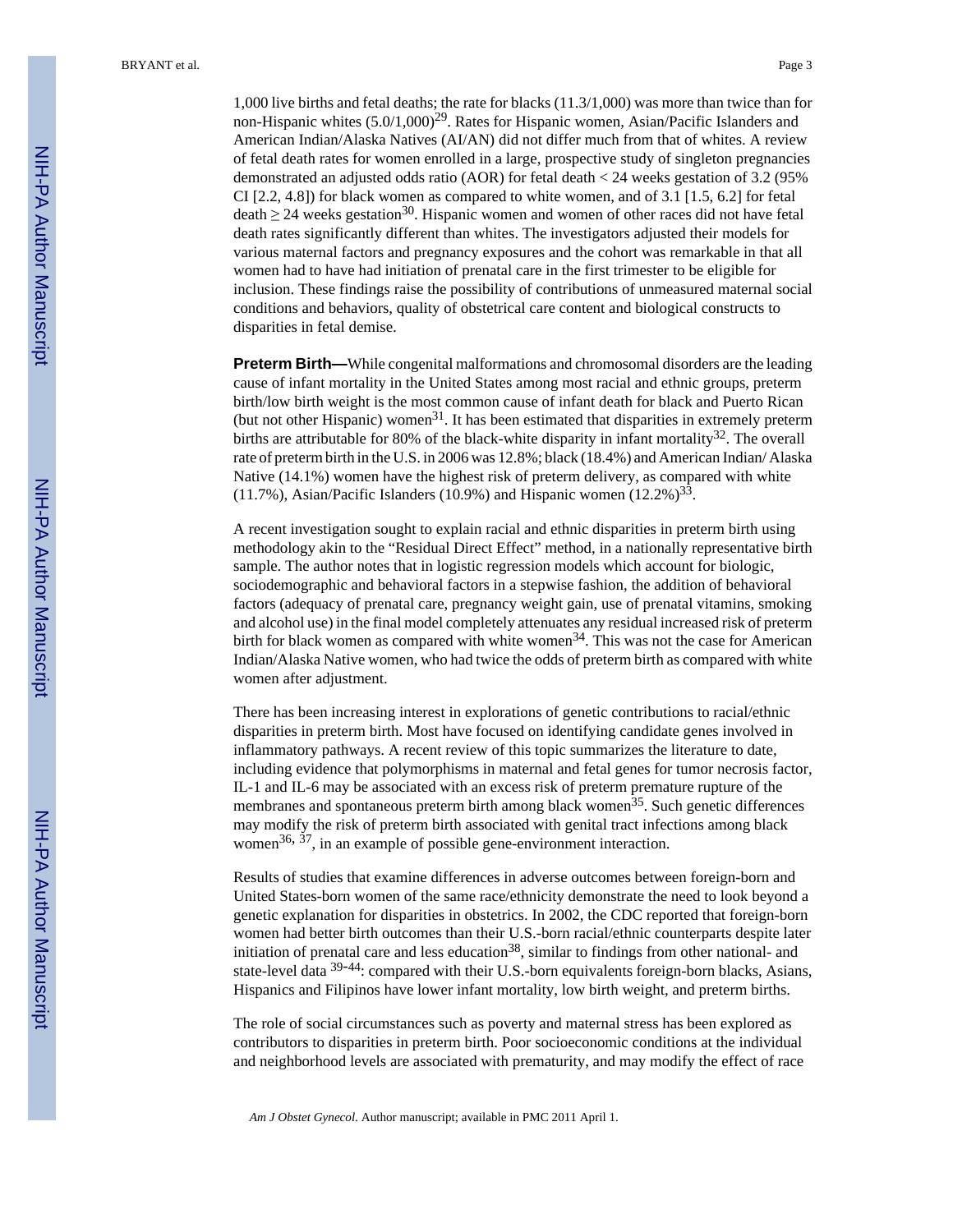on preterm birth risk $45-50$ . Hispanic women, who often have socioeconomic statuses similar to that of black women, on average, have notably better birth outcomes<sup>4, 51, 52</sup>, a phenomenon often referred to as the "Hispanic paradox." However, evidence exists that with acculturation comes worse birth outcomes for Hispanic women<sup>53-56</sup>, a fact which may explain higher rates of preterm birth among Puerto Ricans, who may have had longer exposure to mainland U.S. culture, as compared with recent immigrants from Mexico and Central America<sup>56</sup>.

Maternal stress also contributes to preterm birth risk $57-60$ , and black and American Indian/ Alaska Native women are most likely to report exposure to chronic stressors during pregnancy<sup>57</sup>. The search for a biological explanation for the pathways through which stress might affect preterm birth risk has led to an extensive literature on the role of corticotropinreleasing hormone (CRH) as a potential mediator of this relationship. While some studies have shown higher levels of CRH in women destined to have a preterm birth, these findings have not been consistent<sup>61-66</sup>. It remains likely, however, that neuroendocrine pathways underlie the relationship between acute and chronic stressors on preterm birth and low birth weight risk. An interesting line of investigation explores the role of maternal perceived racism on preterm delivery risk; most studies find that life experiences with racism, as well as living in especially segregated residential areas, increase the risk of adverse birth outcomes<sup>67-73</sup>, a fact which may help to explain racial and ethnic disparities in these outcomes.

**Fetal Growth Restriction—**Black women are more likely to experience fetal growth restriction (FGR), a significant contributor to neonatal morbidity and mortality, than are women of other races and ethnicities<sup>74-79</sup>. Factors such as maternal pre-pregnancy weight and nutrition, substance abuse and exposure to cigarette smoke, and maternal health status prior to pregnancy have been shown to contribute to fetal growth. Black and American Indian/ Alaska Native women are more likely to have inadequate weight gain during pregnancy <sup>4, 79, 80</sup>; some evidence suggests that black women are more likely than others to decrease their risk of FGR by achieving adequate weight gain during pregnancy<sup>81</sup>. Black women are more likely than other groups to experience food insecurity during pregnancy<sup>82</sup>; participation in such public programs such as the Special Supplemental Food Program for Women, Infants and Children may have a beneficial effect on FGR risk among women<sup>79</sup>. Historical factors such as maternal low-birth weight has also been shown to be a risk factor for FGR among black women, but does not fully explain the disparity between groups<sup>83</sup>.

Use of substances such as tobacco and alcohol during pregnancy is known to increase the risk of FGR. White women are more likely to use tobacco<sup>4</sup> and white women and American Indian/ Alaska Native women more likely to use alcohol during pregnancy than are other groups<sup>84,</sup> <sup>85</sup>. However, it appears that minority (American Indian/Alaska Native, Asian/Pacific Islander, black and Hispanic) women may be less likely to discontinue use during pregnancy than are white women $85-87$  and for smoking, third trimester exposure may be more predictive of poor fetal growth<sup>88</sup>.

Several investigators have found an association between other environmental pollutants such as polycyclic aromatic hydrocarbons and pesticides, and small for gestational age neonates<sup>89-92</sup>. Racial and ethnic minorities are more likely to live and work in areas with greater exposure to such agents $93-96$ . The impact of several of these substances seems to be modified by race/ethnicity, having been found to contribute to growth restriction among black Americans but not Dominican Americans in studies conducted in New York City<sup>89, 92</sup>. Authors who have found this association suggest that protective factors among Hispanic immigrants may outweigh adverse effects of environmental pollutants, as has been argued in other instances of the "Hispanic paradox."89 As with preterm birth, social isolation and deprivation appear also to play a role in the risk of  $FGR^{45, 97}$ .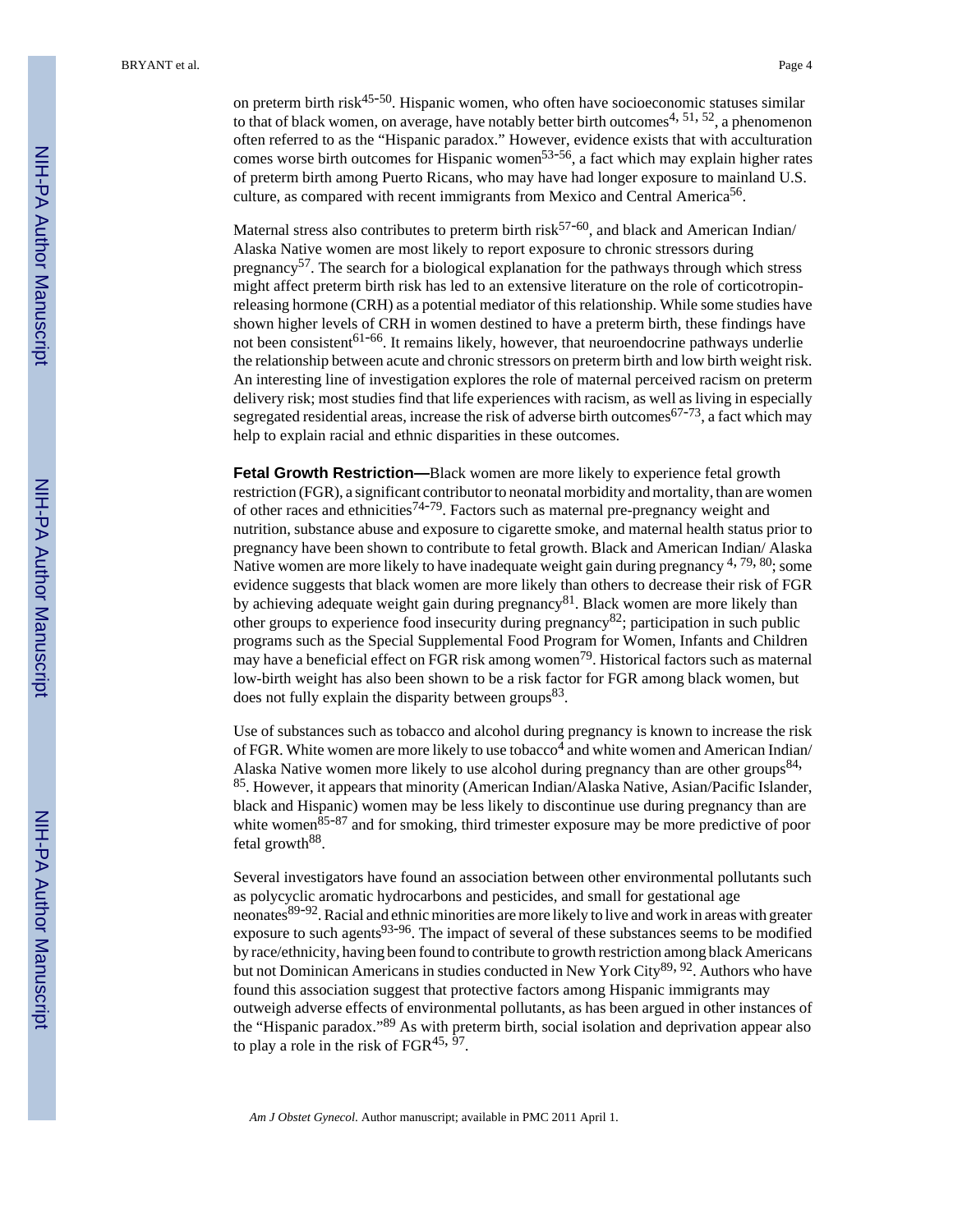#### **Maternal Outcomes**

**Maternal Mortality—**Pregnancy-related mortality, though rare, is on the rise in the United States. In 2005, the death rates for white women was 11.7 per 100,000 live births, 9.6 for Hispanic women and 39.2 for non-Hispanic black women<sup>98</sup>. To compare, the Healthy People 2010 goal for maternal deaths is  $3.3/100,000$  live births<sup>99</sup>. Tucker and colleagues attempt to understand whether higher rates of pregnancy-related mortality among black women is due to a higher prevalence of certain high-risk conditions, versus a higher risk of death from these conditions (or both). They found that black women in a national sample did not have a higher prevalence of preeclampsia/eclamspia, postpartum hemorrhage, placenta previa or placental abruption, but for all five conditions, black women had a case-fatality rate 2.4 – 3.3 times higher than that of white women<sup>100</sup>. This case-fatality ratio accounted for the majority of the disparity in mortality. The authors were not able to comment upon differences in severity of conditions, presence of co-morbidities or timing or quality of care received, but postulate that any of these might contribute to this black-white disparity. Harper and colleagues examined some of these variables in their investigation of black and white women with pregnancy-related morbidity in North Carolina. Black women had higher degrees of hypertension, lower hemoglobin levels on admission, and had presented for prenatal care later, on average, than white women. Black women were no more likely to have a chronic medical condition, were more likely to be obese and to use cocaine and were less likely to smoke. In the cohort with obstetrical hemorrhage, black women were less likely to undergo a surgical intervention, though there were no differences in medical management or the likelihood of transfusion, suggesting similar severity of disease.

**Maternal morbidity—**Black women are more likely to experience morbidity during pregnancy. In California, black women had an adjusted odds ratio for one or more maternal morbidities of  $1.25$  [1.23–1.27] as compared with white women<sup>101</sup>. Asian and Hispanic women had lower risks of maternal morbidities as compared with white women. Asian women are at particular risk of third and fourth degree lacerations (AOR 1.36 [1.32–1.40]), considered a metric of obstetric care quality<sup>101</sup>.

Black women are more likely to experience hypertensive disorders of pregnancy, some of which may be attributable to excess cases of pre-pregnancy hypertension<sup>30, 102-104</sup>. While black women have the highest risks of pregnancy-related hypertension, among Asian women, Filipina and Samoan women have risks higher than women from other subgroups<sup>105-107</sup>, arguing for the careful and thorough collection of race/ethnicity data for the purposes of assessing maternal risk. Thus far, little data exist regarding racial differences in biological mediators of preeclampsia, such as endothelial dysfunction or responsiveness to angiotensin, to explain disparities in hypertensive disorders, but more investigation in this area is warranted. There is also evidence that paternal race/ethnicity may be associated with preeclampsia with Asian paternity associated with a reduction in the risk and racial/ethnic discordance between parents associated with a small increased risk $108$ .

Wide variations in risk of diabetes in pregnancy exist by race/ethnicity. As compared with white women, racial/ethnic minorities are at higher risk of entering pregnancy with pre-existing diabetes, and Hispanic and Asian/Pacific Islander women are at particularly high risk for the development of gestational diabetes<sup>109</sup>. Among Asians, women of Filipina and Native Hawaiian descent appear to be at highest risk  $105-107$ ,  $110$ , and data suggest that these women are more likely than white women or women of other Asian groups to have macrosomic infants in the setting of gestational diabetes<sup>111</sup>. There is also evidence that pregnancies of white women fathered by Asian men are at increased risk of gestational diabetes as well, suggesting potential biologic or nutritional explanations<sup>112</sup>.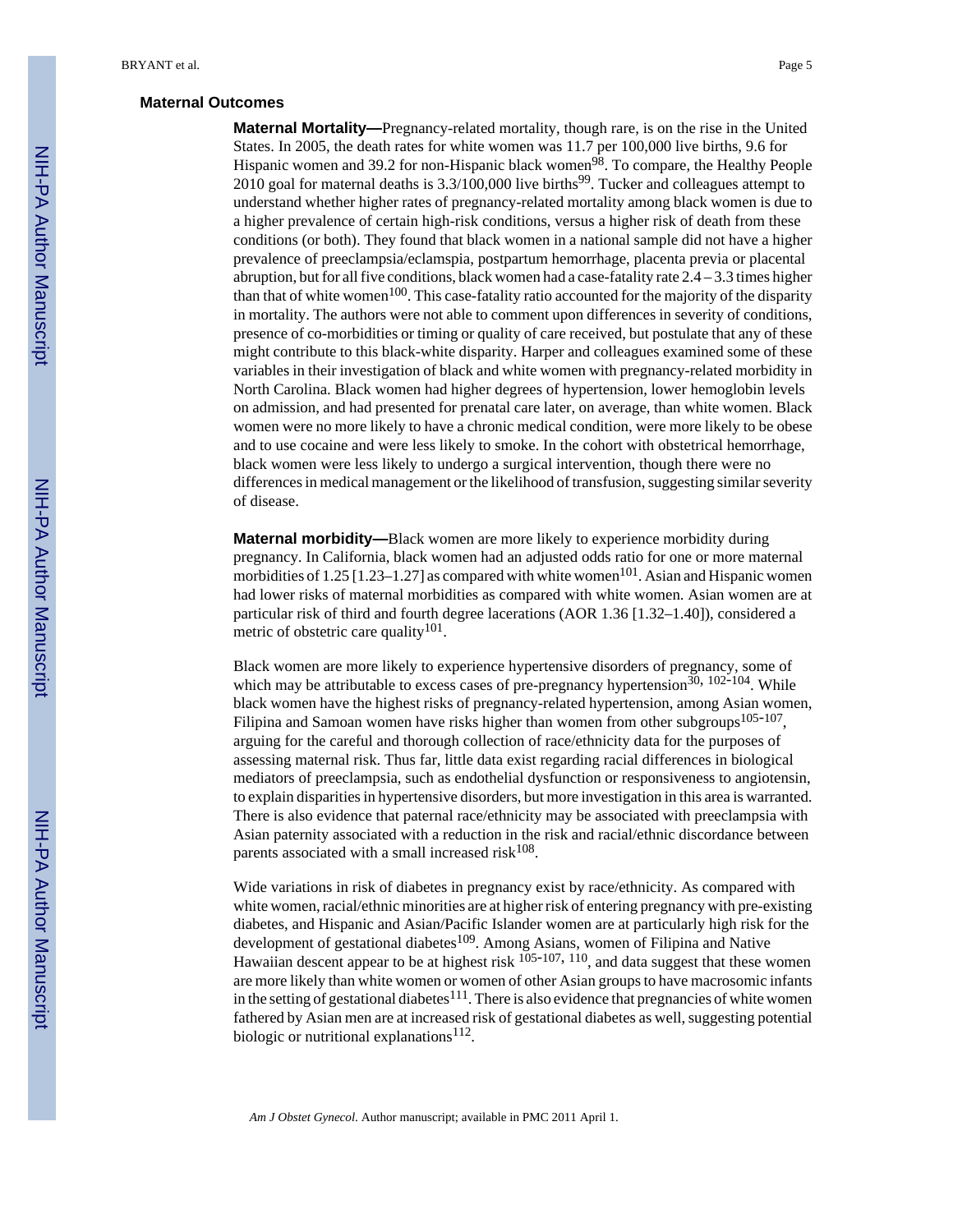Disparities similarly exist in the prevalence and severity of other maternal morbidities in pregnancy, such as asthma, connective tissue diseases, HIV, genitourinary infections and periodontal disease, with evidence that minorities, in particular black women, with these conditions fare worse in pregnancy than do their white counterparts<sup>113-119</sup>. Disparities in maternal obesity in pregnancy deserve special mention. Racial/ethnic minorities are at increased risk of prepregnancy overweight and obesity, and these conditions are associated with an ever-growing list of pregnancy complications, including preterm birth, fetal death, macrosomia, gestational diabetes and cesarean delivery<sup>120-123</sup>. Furthermore, the effects of obesity on the pregnancy and the severity of outcomes at higher BMIs may differ by racial/ ethnic group<sup>124-126</sup> Contributors to maternal overweight and obesity are many, including poor nutrition and physical and built environments which are not conducive to exercise, and are often more prevalent among minority populations. The contribution of genetics and *in utero* exposures to later childhood and adult obesity are also an area of active investigation<sup>127-129</sup>.

#### **Disparities in Obstetrical Care**

Few agreed-upon measures of quality of obstetrical care currently exist for evaluation of disparities in care quality<sup>130</sup>. The Agency for Healthcare Research and Quality's National Healthcare Disparities Report uses a set of measures to describe quality of care across a variety of settings. While other areas in medicine have numerous available measures, the single measure that reflects quality of obstetrical care in this report is the proportion of women who receive prenatal care in the first trimester<sup>1</sup>. White women and Asian/Pacific Islanders are most likely to receive early prenatal care<sup>1</sup>. In 2006, 69.0% of women received prenatal care in the first trimester; these proportions were 76.2%, 58.4% and 57.7% for whites, blacks and Hispanics, respectively<sup>4</sup>. Contributors to late entry into prenatal care are myriad, and include concerns such as lack of education and insurance coverage, ambivalence about pregnancy and negative perceptions of health care providers and staff<sup>131-135</sup>. Black women are more likely than women from other groups to have unintended pregnancies; women with unintended pregnancies are more likely to present late to care<sup>134, 135</sup>. Black and Hispanic women in the United States are also more likely to be poor and reliant upon public insurance sources. Many of these women are not eligible for Medicaid before pregnancy but become so by virtue of different income eligibility standards set in pregnancy; however, the application process for pregnancy-related coverage may present a barrier to early initiation of care  $131$ .

Women who fail to present for prenatal care entirely are at high risk for adverse pregnancy outcomes and are more likely to be non-White136-139. Whether maternal behaviors such as late or lack of entry into prenatal care explain a significant portion of racial/ethnic disparities in outcomes is not clear. In one study, stepwise adjustment for maternal behavioral constructs (prenatal care initiation, tobacco use, alcohol use, among others) did not mitigate the effect of Black race on preterm birth risk<sup>140</sup>, in another study, however, the effects of race on preterm birth were nearly eliminated after adjustment for prenatal care adequacy<sup>138</sup>, while in a third, an interaction between race and prenatal care's effects on birth outcomes is suggested<sup>141</sup>

Other potential quality measures to consider include the primary cesarean delivery rate, prevalence of major obstetrical lacerations, postpartum hemorrhage and puerperal infection, the latter three of which are considered intrapartum care-sensitive conditions. Several studies have documented higher risks of cesarean delivery among non-white women as compared with white women, even after adjusting for features known to be risk factors, such as maternal age, socioeconomic status, pre-existing chronic disease and obstetric complications such as preeclampsia and macrosomia 142-146. These studies raise a question of unmeasured confounding bias; that is, that factors may exist which are associated with both race/ethnicity and cesarean delivery risk that have been thus far unable to be captured by available data. Potential examples of these might include patient preference, or biological factors which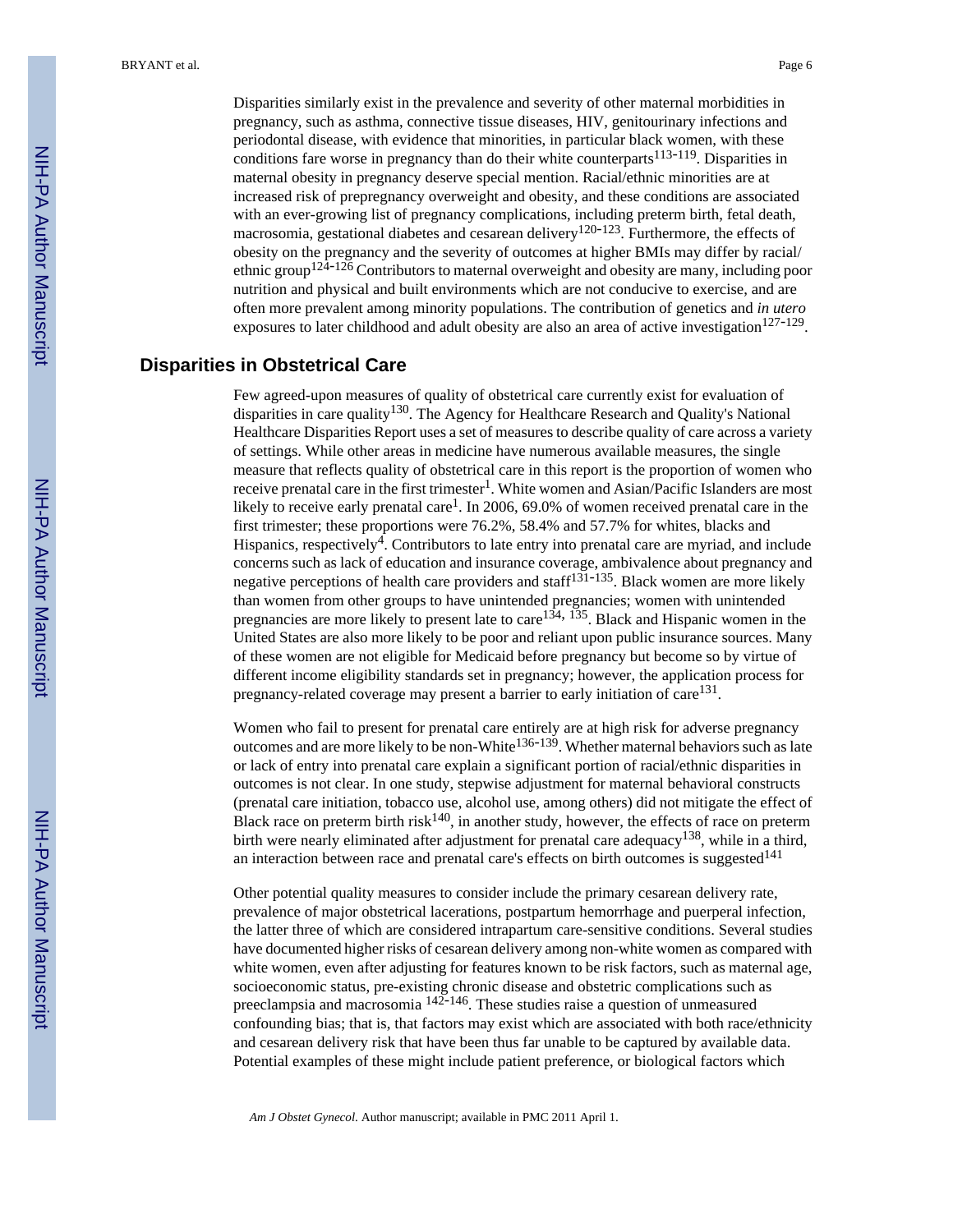increase the risk of "nonreassuring fetal testing" in some populations. Consideration should also be given to the contribution of provider bias in the cesarean delivery rate.

As mentioned previously, Asian women are at increased risk of severe perineal laceration<sup>101</sup>. In one study, after adjustment for maternal age, operative vaginal delivery, birth weight and episiotomy, race remained an independent predictor of third or fourth degree laceration, with Asian women having twice the odds of such a laceration as compared with white women $147$ .

Disparities in the prevalence of postpartum hemorrhage, a potential quality measure, have been described. Women of Asian race<sup>101, 148</sup> and Hispanic ethnicity<sup>148, 149</sup> have been noted to have higher rates of postpartum hemorrhage. Lastly, rates of puerperal infection have been shown to be higher in Asian, black and Hispanic as compared with white women, after adjustment for other factors, ranging from AORs of 1.16 [1.08-1.25] for Asians to 2.35 [2.21-2.49] for black  $women<sup>101</sup>$ .

#### **Conclusions**

As in other fields of medicine, obstetrical outcomes differ by maternal race/ethnicity. These disparities ultimately contribute to disparate rates of infant and maternal mortality, and thereby reflect the overall health status of the communities in which women and their families live. While some disparities may have their origins in biology and therefore may not be modifiable in the short term, a great many more may be rooted in maternal health behaviors and the physical and social environments, all of which should be viewed as targets for change. Health care itself plays a clear role in health disparities<sup>2</sup>, and health care policy and quality improvement efforts should aim to broaden access and elevate the quality of obstetrical care available to all women. As yet, clear quality standards for the provision of preconception, prenatal, intrapartum and postpartum care are lacking; creation of such guidelines will provide better benchmarks for quality and equality of obstetrical care.

Future obstetrical disparities work should move beyond descriptions of mathematical differences in prevalences of conditions between populations, to a more sophisticated approach to explaining disparities and identifying targets for improvement. Recent work has demonstrated that selection bias may result in findings biased toward the null hypothesis of no effect in observational cohort studies of socioeconomic disparities in outcomes<sup>150</sup>. Examinations of obstetrical disparities should take this into account and should consider population-based approaches or including sensitivity analyses to explore possible selection biases. Quantitative research should seek to accurately measure and take into consideration potential variables which might confound the relationship between race/ethnicity and outcomes of interest. In addition, patient preference and need must also be taken into account in order to identify true disparities above and beyond these constructs. Some of this exploration would also benefit from the collection of qualitative data, particularly in regards to patient preference and potential provider biases. In time, and with targeted clinical, research and health policy efforts (in addition to broader social policy efforts in areas such as education, environmental justice and poverty), we can strive towards a decrement in these obstetrical disparities specifically, and in inequities in health and health care more generally.

#### **Acknowledgments**

This publication was supported by NIH/NCRR/OD UCSF-CTSI Grant Number KL2 RR024130 (ASB). Its contents are solely the responsibility of the authors and do not necessarily represent the official views of the NIH. ASB is also supported by the Amos Medical Faculty Development Award of the Robert Wood Johnson Foundation.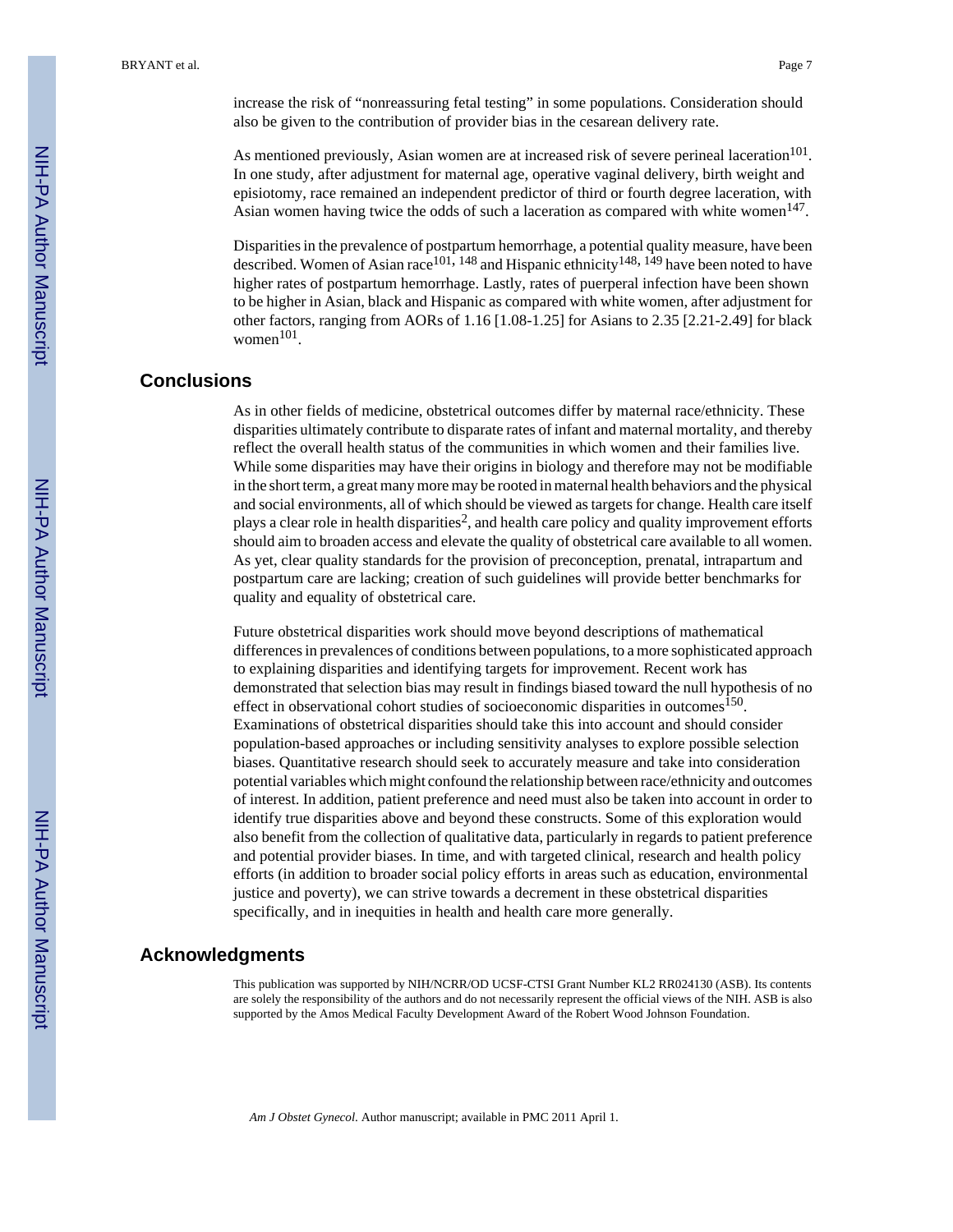#### **References**

- 1. AHRQ. National healthcare disparities report. Rockville, MD: 2003.
- 2. Unequal Treatment: Confronting Racial and Ethnic Disparities in Health Care. Insitute of Medicine; Washington, DC: 2003.
- 3. Healthy people 2010. 2nd ed.. US Department of Health and Human Services; Washington, DC: 2000.
- 4. Births: Final data for 2006. Natl Vital Stat Rep 2009;56(6):1–103.
- 5. Alexander GR, Wingate MS, Bader D, Kogan MD. The increasing racial disparity in infant mortality rates: composition and contributors to recent US trends. Am J Obstet Gynecol 2008;198(1):51, e1–9. [PubMed: 17870043]
- 6. Bryant AS, Washington S, Kuppermann M, Cheng YW, Caughey AB. Quality and equality in obstetric care: racial and ethnic differences in caesarean section delivery rates. Paediatr Perinat Epidemiol 2009;23(5):454–62. [PubMed: 19689496]
- 7. Le Cook B, McGuire TG, Zuvekas SH. Measuring trends in racial/ ethnic health care disparities. Med Care Res Rev 2009;66(1):23–48. [PubMed: 18796581]
- 8. McGinnis JM, Foege WH. Actual causes of death in the United States. Jama 1993;270(18):2207–12. [PubMed: 8411605]
- 9. McGinnis JM, Williams-Russo P, Knickman JR. The case for more active policy attention to health promotion. Health Aff (Millwood) 2002;21(2):78–93. [PubMed: 11900188]
- 10. Canfield MA, Honein MA, Yuskiv N, et al. National estimates and race/ethnic-specific variation of selected birth defects in the United States, 1999-2001. Birth Defects Res A Clin Mol Teratol 2006;76 (11):747–56. [PubMed: 17051527]
- 11. Carmichael SL, Shaw GM, Kaidarova Z. Congenital malformations in offspring of Hispanic and African-American women in California, 1989-1997. Birth Defects Res A Clin Mol Teratol 2004;70 (6):382–8. [PubMed: 15211706]
- 12. Canfield MA, Marengo L, Ramadhani TA, Suarez L, Brender JD, Scheuerle A. The prevalence and predictors of anencephaly and spina bifida in Texas. Paediatr Perinat Epidemiol 2009;23(1):41–50. [PubMed: 19228313]
- 13. Velie EM, Shaw GM, Malcoe LH, et al. Understanding the increased risk of neural tube defectaffected pregnancies among Mexico-born women in California: immigration and anthropometric factors. Paediatr Perinat Epidemiol 2006;20(3):219–30. [PubMed: 16629696]
- 14. Williams LJ, Rasmussen SA, Flores A, Kirby RS, Edmonds LD. Decline in the prevalence of spina bifida and anencephaly by race/ethnicity: 1995-2002. Pediatrics 2005;116(3):580–6. [PubMed: 16140696]
- 15. Trends in folic acid supplement intake among women of reproductive age--California, 2002-2006. MMWR Morb Mortal Wkly Rep 2007;56(42):1106–9. [PubMed: 17962802]
- 16. Yang QH, Carter HK, Mulinare J, Berry RJ, Friedman JM, Erickson JD. Race-ethnicity differences in folic acid intake in women of childbearing age in the United States after folic acid fortification: findings from the National Health and Nutrition Examination Survey, 2001-2002. Am J Clin Nutr 2007;85(5):1409–16. [PubMed: 17490980]
- 17. Bentley TG, Willett WC, Weinstein MC, Kuntz KM. Population-level changes in folate intake by age, gender, and race/ethnicity after folic acid fortification. Am J Public Health 2006;96(11):2040– 7. [PubMed: 17018833]
- 18. Volcik KA, Blanton SH, Tyerman GH, et al. Methylenetetrahydrofolate reductase and spina bifida: evaluation of level of defect and maternal genotypic risk in Hispanics. Am J Med Genet 2000;95(1): 21–7. [PubMed: 11074490]
- 19. Garcia-Fragoso L, Garcia-Garcia I, de la Vega A, Renta J, Cadilla CL. Presence of the 5,10 methylenetetrahydrofolate reductase C677T mutation in Puerto Rican patients with neural tube defects. J Child Neurol 2002;17(1):30–2. [PubMed: 11913566]
- 20. Barber R, Shalat S, Hendricks K, et al. Investigation of folate pathway gene polymorphisms and the incidence of neural tube defects in a Texas hispanic population. Mol Genet Metab 2000;70(1):45– 52. [PubMed: 10833330]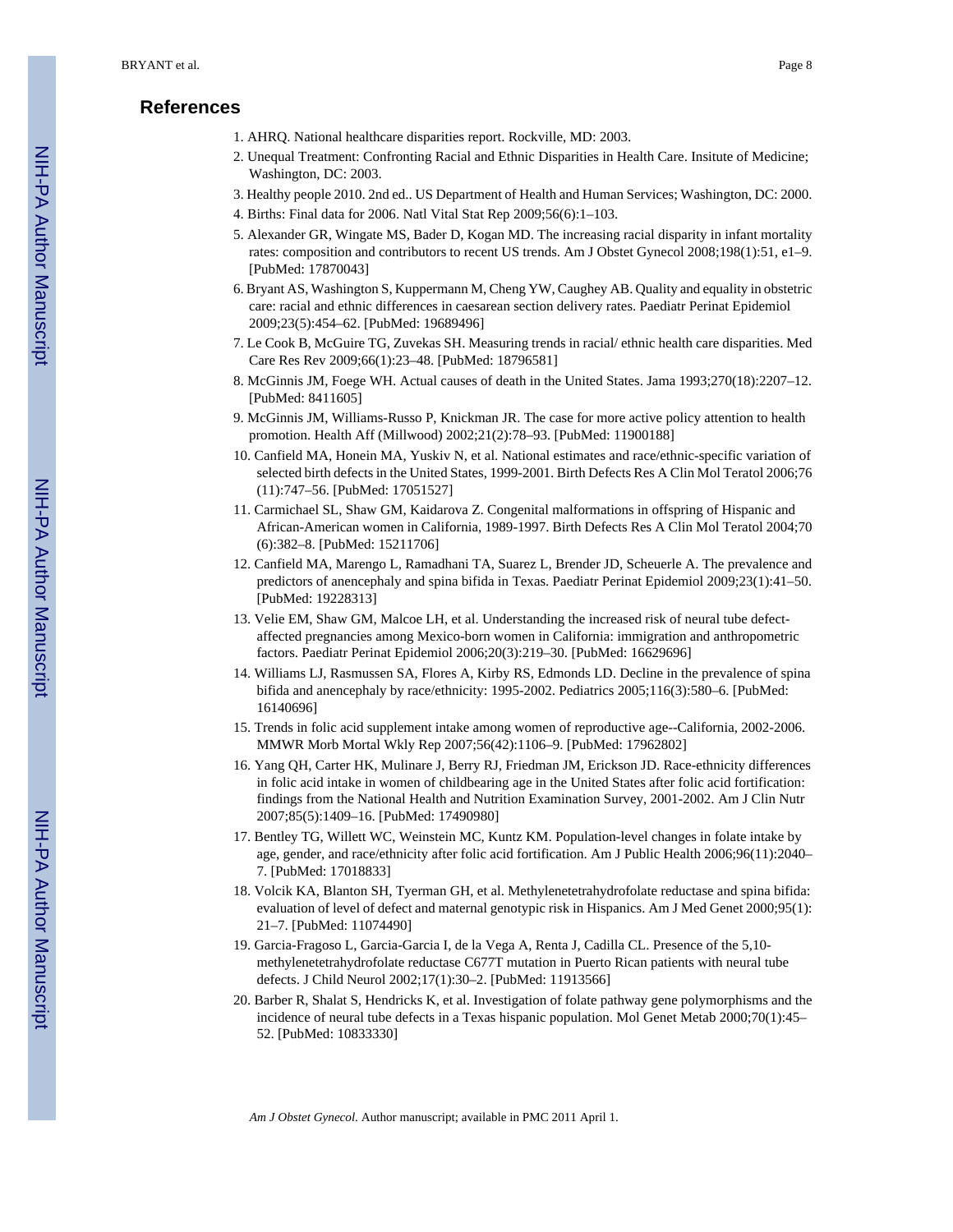- 21. Zhu H, Enaw JO, Ma C, Shaw GM, Lammer EJ, Finnell RH. Association between CFL1 gene polymorphisms and spina bifida risk in a California population. BMC Med Genet 2007;8:12. [PubMed: 17352815]
- 22. Crider KS, Olney RS, Cragan JD. Trisomies 13 and 18: population prevalences, characteristics, and prenatal diagnosis, metropolitan Atlanta, 1994-2003. Am J Med Genet A 2008;146(7):820–6. [PubMed: 18348276]
- 23. Siffel C, Correa A, Cragan J, Alverson CJ. Prenatal diagnosis, pregnancy terminations and prevalence of Down syndrome in Atlanta. Birth Defects Res A Clin Mol Teratol 2004;70(9):565–71. [PubMed: 15368554]
- 24. Forrester MB, Merz RD. Prenatal diagnosis and elective termination of neural tube defects in Hawaii, 1986-1997. Fetal Diagn Ther 2000;15(3):146–51. [PubMed: 10781998]
- 25. Bishop J, Huether CA, Torfs C, Lorey F, Deddens J. Epidemiologic study of Down syndrome in a racially diverse California population, 1989-1991. Am J Epidemiol 1997;145(2):134–47. [PubMed: 9006310]
- 26. Press N, Browner CH. Characteristics of women who refuse an offer of prenatal diagnosis: data from the California maternal serum alpha fetoprotein blood test experience. Am J Med Genet 1998;78(5): 433–45. [PubMed: 9714010]
- 27. Kuppermann M, Gates E, Washington AE. Racial-ethnic differences in prenatal diagnostic test use and outcomes: preferences, socioeconomics, or patient knowledge? Obstet Gynecol 1996;87(5 Pt 1): 675–82. [PubMed: 8677066]
- 28. Kuppermann M, Learman LA, Gates E, et al. Beyond race or ethnicity and socioeconomic status: predictors of prenatal testing for Down syndrome. Obstet Gynecol 2006;107(5):1087–97. [PubMed: 16648415]
- 29. MacDorman MF, Munson ML, Kirmeyer S. Fetal and perinatal mortality, United States, 2004. Natl Vital Stat Rep 2007;56(3):1–19. [PubMed: 17983023]
- 30. Healy AJ, Malone FD, Sullivan LM, et al. Early access to prenatal care: implications for racial disparity in perinatal mortality. Obstet Gynecol 2006;107(3):625–31. [PubMed: 16507934]
- 31. Mathews T, MacDorman MF. Infant mortality statistics from the 2003 period linked birth/infant death data set. Natl Vital Stat Rep 2006;54(16):1–30. [PubMed: 16711376]
- 32. Schempf AH, Branum AM, Lukacs SL, Schoendorf KC. The contribution of preterm birth to the Black-White infant mortality gap, 1990 and 2000. Am J Public Health 2007;97(7):1255–60. [PubMed: 17538050]
- 33. Mathews T, MacDorman MF. Infant mortality statistics from the 2005 period linked birth/infant death data set. Natl Vital Stat Rep 2008;57(2):1–32. [PubMed: 18972721]
- 34. Sparks PJ. Do biological, sociodemographic, and behavioral characteristics explain racial/ethnic disparities in preterm births? Soc Sci Med. 2009
- 35. Anum EA, Springel EH, Shriver MD, Strauss JF 3rd. Genetic Contributions to Disparities in Preterm Birth. Pediatr Res. 2008
- 36. Macones GA, Parry S, Elkousy M, Clothier B, Ural SH, Strauss JF 3rd. A polymorphism in the promoter region of TNF and bacterial vaginosis: preliminary evidence of gene-environment interaction in the etiology of spontaneous preterm birth. Am J Obstet Gynecol 2004;190(6):1504–8. discussion 3A. [PubMed: 15284722]
- 37. Hitti J, Nugent R, Boutain D, Gardella C, Hillier SL, Eschenbach DA. Racial disparity in risk of preterm birth associated with lower genital tract infection. Paediatr Perinat Epidemiol 2007;21(4): 330–7. [PubMed: 17564589]
- 38. State-Specific Trends in U.S. Live Births to Women Born Outside the 50 States and the District of Columbia --- United States, 1990 and 2000. MMWR Morb Mortal Wkly Rep 2002;51(48):1091–5. [PubMed: 12528921]
- 39. Singh G, Yu S. Adverse Pregnancy Outcomes: Differences between US- and Foreign Born Women in Major US Racial and Ethnic Groups. Am J Pub Health 1996;86:837–43. [PubMed: 8659659]
- 40. Baker A, Hellerstedt W. Residential racial concentration and birth outcomes by nativity: do neighbors matter? J Natl Med Assoc 2006;98(2):172–80. [PubMed: 16708503]
- 41. David RJ, C JW. Differing Birth Weight Among Infants of U.S.-Born Blacks, African Born Blacks and U.S.-Born Whites. NEJM 1997;337(17):1209–14. [PubMed: 9337381]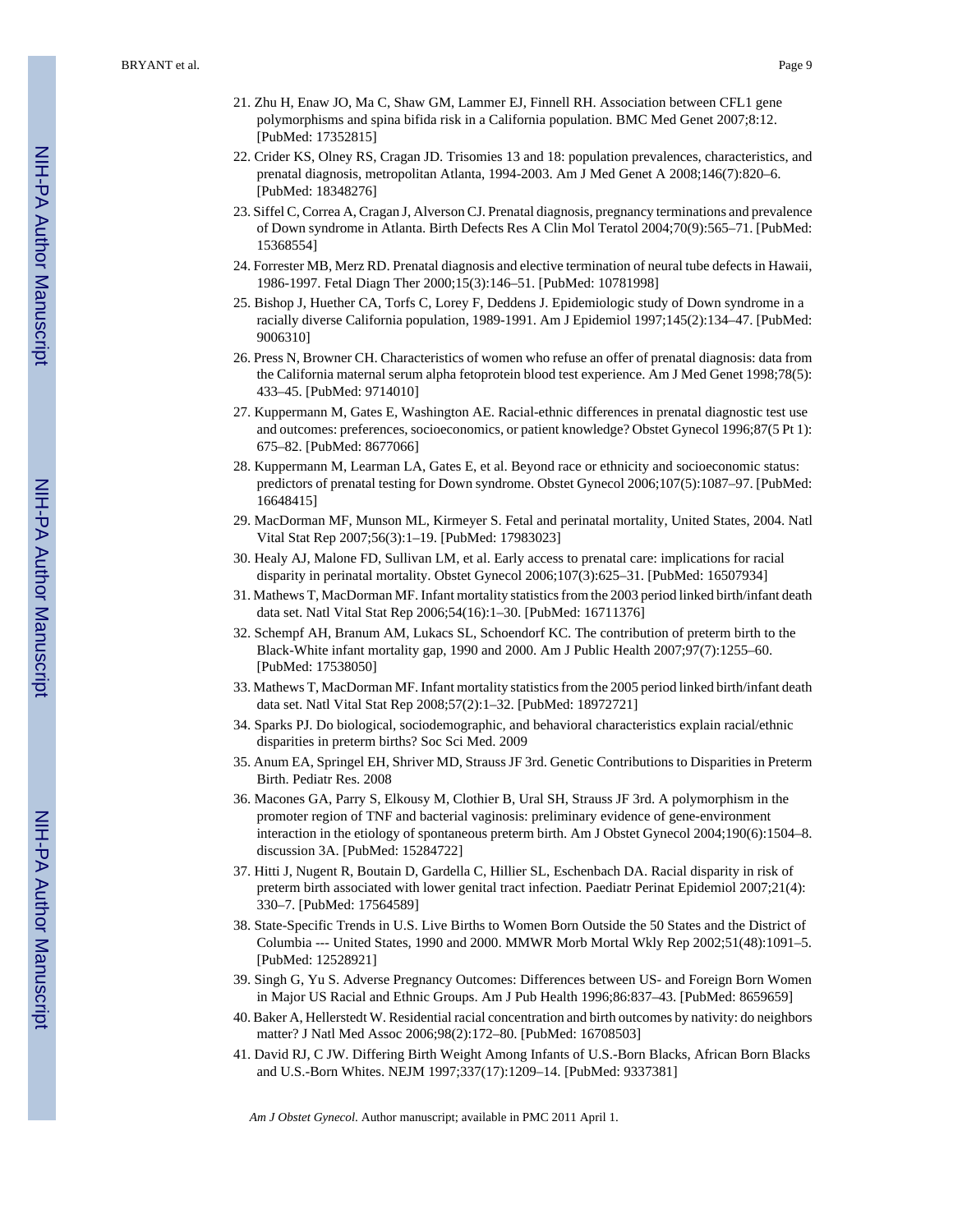BRYANT et al. Page 10

- 42. Forna F, Jamieson D, Sanders D, Lindsay M. Pregnancy outcomes in foreign-born and US-born women. Int J Gynaecol Obstet 2003;83(3):257–65. [PubMed: 14643035]
- 43. Fuentes-Afflick E, Hessol N, Pérez-Stable E. Maternal birthplace, ethnicity and low birth weight in California. Arch Pediatr Adolesc Med 1998;152(11):1105–12. [PubMed: 9811289]
- 44. Collins J, Martin C. Relation of traditional risk factors to intrauterine growth retardation among United States-born and foreign-born Mexican Americans in Chicago. Ethn Dis 1998;8(1):21–5. [PubMed: 9595244]
- 45. Bell JF, Zimmerman FJ, Almgren GR, Mayer JD, Huebner CE. Birth outcomes among urban African-American women: a multilevel analysis of the role of racial residential segregation. Soc Sci Med 2006;63(12):3030–45. [PubMed: 16997438]
- 46. Kramer MR, Hogue CR. Place matters: variation in the black/white very preterm birth rate across U.S. metropolitan areas, 2002-2004. Public Health Rep 2008;123(5):576–85. [PubMed: 18828412]
- 47. Messer LC, Vinikoor LC, Laraia BA, et al. Socioeconomic domains and associations with preterm birth. Soc Sci Med 2008;67(8):1247–57. [PubMed: 18640759]
- 48. Masi CM, Hawkley LC, Piotrowski ZH, Pickett KE. Neighborhood economic disadvantage, violent crime, group density, and pregnancy outcomes in a diverse, urban population. Soc Sci Med 2007;65 (12):2440–57. [PubMed: 17765371]
- 49. Reagan PB, Salsberry PJ. Race and ethnic differences in determinants of preterm birth in the USA: broadening the social context. Soc Sci Med 2005;60(10):2217–28. [PubMed: 15748670]
- 50. Savitz DA, Kaufman JS, Dole N, Siega-Riz AM, Thorp JM Jr. Kaczor DT. Poverty, education, race, and pregnancy outcome. Ethn Dis 2004;14(3):322–9. [PubMed: 15328932]
- 51. Racial/Ethnic Disparities in Infant Mortality --- United States, 1995--2002. MMWR Morb Mortal Wkly Rep 2005;54(22):553–6. [PubMed: 15944524]
- 52. Zambrana RE, Dunkel-Schetter C, Collins NL, Scrimshaw SC. Mediators of ethnic-associated differences in infant birth weight. J Urban Health 1999;76(1):102–16. [PubMed: 10091194]
- 53. Ruiz RJ, Dolbier CL, Fleschler R. The relationships among acculturation, biobehavioral risk, stress, corticotropin-releasing hormone, and poor birth outcomes in Hispanic women. Ethn Dis 2006;16(4): 926–32. [PubMed: 17061748]
- 54. Ruiz RJ, Saade GR, Brown CE, et al. The effect of acculturation on progesterone/estriol ratios and preterm birth in Hispanics. Obstet Gynecol 2008;111(2 Pt 1):309–16. [PubMed: 18238967]
- 55. Zambrana RE, Scrimshaw SC, Collins N, Dunkel-Schetter C. Prenatal health behaviors and psychosocial risk factors in pregnant women of Mexican origin: the role of acculturation. Am J Public Health 1997;87(6):1022–6. [PubMed: 9224189]
- 56. Rosenberg TJ, Raggio TP, Chiasson MA. A further examination of the "epidemiologic paradox": birth outcomes among Latinas. J Natl Med Assoc 2005;97(4):550–6. [PubMed: 15868775]
- 57. Lu MC, Chen B. Racial and ethnic disparities in preterm birth: the role of stressful life events. Am J Obstet Gynecol 2004;191(3):691–9. [PubMed: 15467527]
- 58. Kramer MS, Lydon J, Seguin L, et al. Stress Pathways to Spontaneous Preterm Birth: The Role of Stressors, Psychological Distress, and Stress Hormones. Am J Epidemiol. 2009
- 59. Nkansah-Amankra S, Luchok KJ, Hussey JR, Watkins K, Liu X. Effects of Maternal Stress on Low Birth Weight and Preterm Birth Outcomes Across Neighborhoods of South Carolina, 2000-2003. Matern Child Health J. 2009
- 60. Hobel CJ, Goldstein A, Barrett ES. Psychosocial stress and pregnancy outcome. Clin Obstet Gynecol 2008;51(2):333–48. [PubMed: 18463464]
- 61. Paul K, Boutain D, Agnew K, Thomas J, Hitti J. The relationship between racial identity, income, stress and C-reactive protein among parous women: implications for preterm birth disparity research. J Natl Med Assoc 2008;100(5):540–6. [PubMed: 18507206]
- 62. Hobel CJ, Arora CP, Korst LM. Corticotrophin-releasing hormone and CRH-binding protein. Differences between patients at risk for preterm birth and hypertension. Ann N Y Acad Sci 1999;897:54–65. [PubMed: 10676435]
- 63. Erickson K, Thorsen P, Chrousos G, et al. Preterm birth: associated neuroendocrine, medical, and behavioral risk factors. J Clin Endocrinol Metab 2001;86(6):2544–52. [PubMed: 11397853]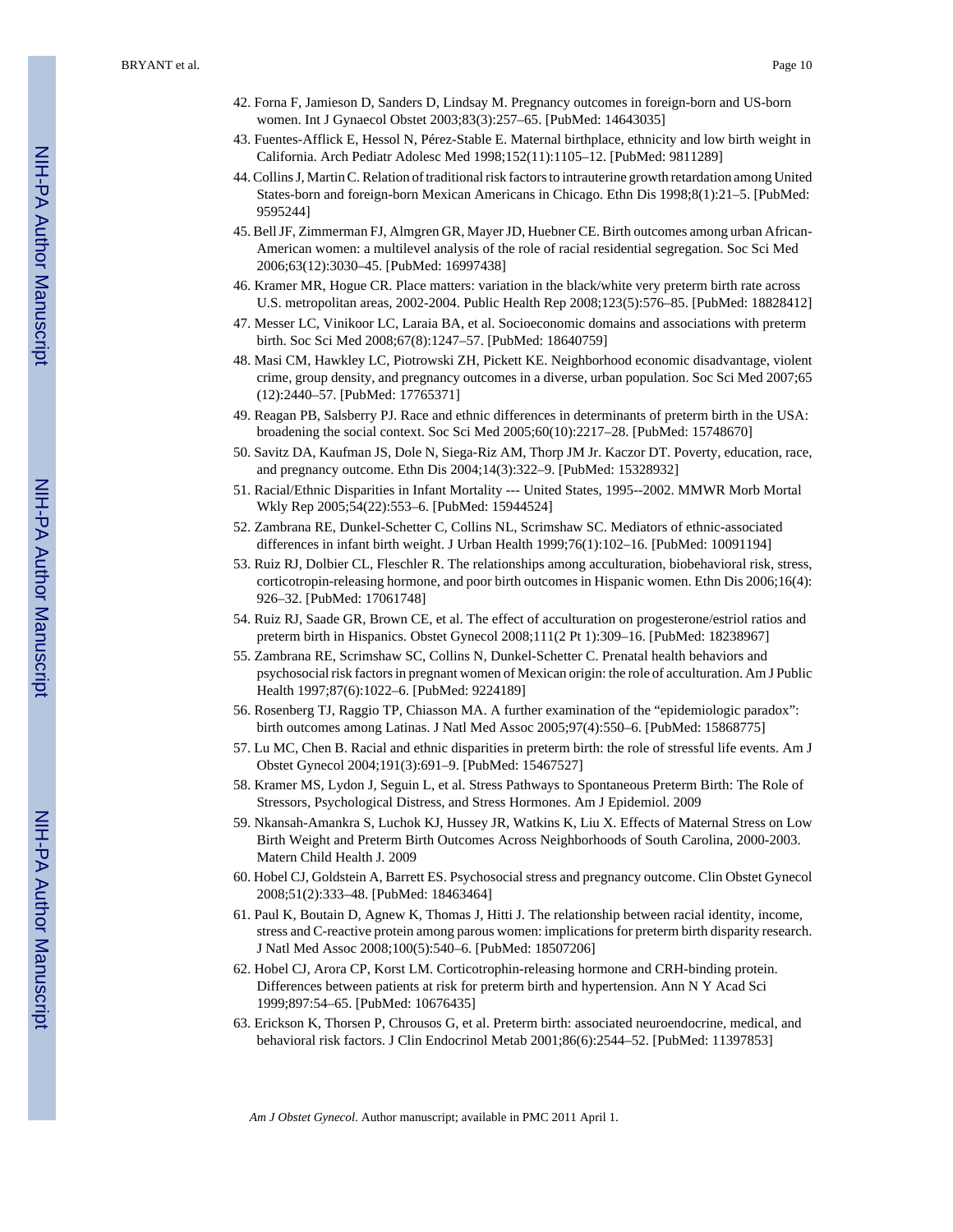- 64. Lockwood CJ. Stress-associated preterm delivery: the role of corticotropin-releasing hormone. Am J Obstet Gynecol 1999;180(1 Pt 3):S264–6. [PubMed: 9914630]
- 65. Fadalti M, Pezzani I, Cobellis L, et al. Placental corticotropin-releasing factor. An update. Ann N Y Acad Sci 2000;900:89–94. [PubMed: 10818395]
- 66. Petraglia F, Hatch MC, Lapinski R, et al. Lack of effect of psychosocial stress on maternal corticotropin-releasing factor and catecholamine levels at 28 weeks' gestation. J Soc Gynecol Investig 2001;8(2):83–8.
- 67. Dominguez TP, Dunkel-Schetter C, Glynn LM, Hobel C, Sandman CA. Racial differences in birth outcomes: the role of general, pregnancy, and racism stress. Health Psychol 2008;27(2):194–203. [PubMed: 18377138]
- 68. Osypuk TL, Acevedo-Garcia D. Are racial disparities in preterm birth larger in hypersegregated areas? Am J Epidemiol 2008;167(11):1295–304. [PubMed: 18367470]
- 69. Dominguez TP. Race, racism, and racial disparities in adverse birth outcomes. Clin Obstet Gynecol 2008;51(2):360–70. [PubMed: 18463466]
- 70. Rosenberg L, Palmer JR, Wise LA, Horton NJ, Corwin MJ. Perceptions of racial discrimination and the risk of preterm birth. Epidemiology 2002;13(6):646–52. [PubMed: 12410005]
- 71. Mustillo S, Krieger N, Gunderson EP, Sidney S, McCreath H, Kiefe CI. Self-reported experiences of racial discrimination and Black-White differences in preterm and low-birthweight deliveries: the CARDIA Study. Am J Public Health 2004;94(12):2125–31. [PubMed: 15569964]
- 72. Collins JW Jr. David RJ, Handler A, Wall S, Andes S. Very low birthweight in African American infants: the role of maternal exposure to interpersonal racial discrimination. Am J Public Health 2004;94(12):2132–8. [PubMed: 15569965]
- 73. Pickett KE, Collins JW Jr. Masi CM, Wilkinson RG. The effects of racial density and income incongruity on pregnancy outcomes. Soc Sci Med 2005;60(10):2229–38. [PubMed: 15748671]
- 74. Naeye R. Causes of fetal and neonatal mortality by race in a selected U.S. population. Am J Public Health 1979;69(9):857–61. [PubMed: 474841]
- 75. Kramer MS, Ananth CV, Platt RW, Joseph KS. US Black vs White disparities in foetal growth: physiological or pathological? Int J Epidemiol 2006;35(5):1187–95. [PubMed: 16847026]
- 76. Williams RL, Creasy RK, Cunningham GC, Hawes WE, Norris FD, Tashiro M. Fetal growth and perinatal viability in California. Obstet Gynecol 1982;59(5):624–32. [PubMed: 7070736]
- 77. Zhang J, Bowes WA Jr. Birth-weight-for-gestational-age patterns by race, sex, and parity in the United States population. Obstet Gynecol 1995;86(2):200–8. [PubMed: 7617350]
- 78. Ananth CV, Wen SW. Trends in fetal growth among singleton gestations in the United States and Canada, 1985 through 1998. Semin Perinatol 2002;26(4):260–7. [PubMed: 12211616]
- 79. Frisbie WP, Biegler M, de Turk P, Forbes D, Pullum SG. Racial and ethnic differences in determinants of intrauterine growth retardation and other compromised birth outcomes. Am J Public Health 1997;87(12):1977–83. [PubMed: 9431287]
- 80. Stotland NE, Caughey AB, Lahiff M, Abrams B. Weight gain and spontaneous preterm birth: the role of race or ethnicity and previous preterm birth. Obstet Gynecol 2006;108(6):1448–55. [PubMed: 17138779]
- 81. Hickey CA, Cliver SP, Goldenberg RL, Kohatsu J, Hoffman HJ. Prenatal weight gain, term birth weight, and fetal growth retardation among high-risk multiparous black and white women. Obstet Gynecol 1993;81(4):529–35. [PubMed: 8459961]
- 82. Laraia BA, Siega-Riz AM, Gundersen C, Dole N. Psychosocial factors and socioeconomic indicators are associated with household food insecurity among pregnant women. J Nutr 2006;136(1):177–82. [PubMed: 16365079]
- 83. Simon DM, Vyas S, Prachand NG, David RJ, Collins JW Jr. Relation of maternal low birth weight to infant growth retardation and prematurity. Matern Child Health J 2006;10(4):321–7. [PubMed: 16463069]
- 84. Ethen MK, Ramadhani TA, Scheuerle AE, et al. Alcohol consumption by women before and during pregnancy. Matern Child Health J 2009;13(2):274–85. [PubMed: 18317893]
- 85. Harrison PA, Sidebottom AC. Alcohol and drug use before and during pregnancy: an examination of use patterns and predictors of cessation. Matern Child Health J 2009;13(3):386–94. [PubMed: 18454309]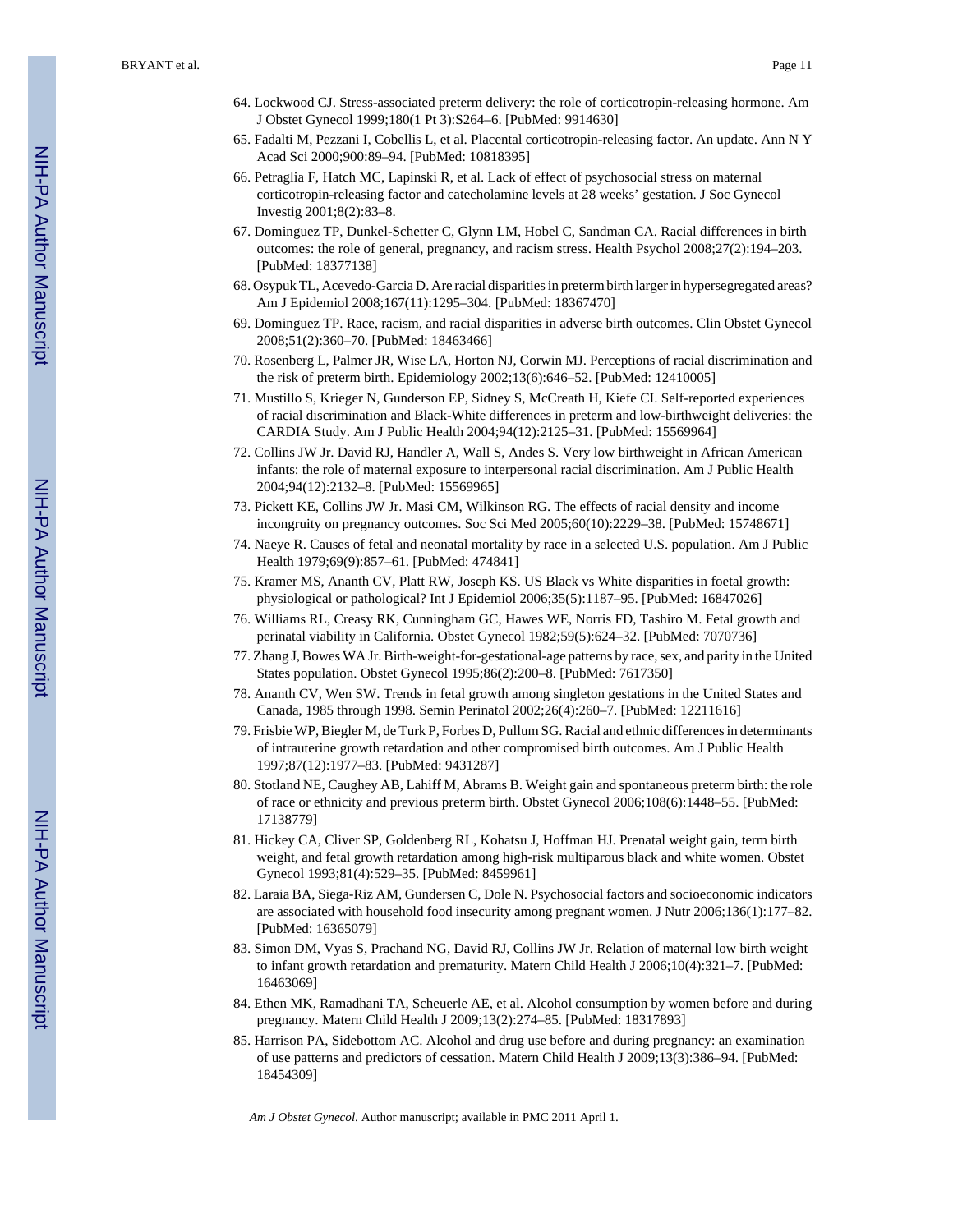- 86. Tenkku LE, Morris DS, Salas J, Xaverius PK. Racial Disparities in Pregnancy-Related Drinking Reduction. Matern Child Health J. 2008
- 87. Morris DS, Tenkku LE, Salas J, Xaverius PK, Mengel MB. Exploring pregnancy-related changes in alcohol consumption between black and white women. Alcohol Clin Exp Res 2008;32(3):505–12. [PubMed: 18302726]
- 88. Lieberman E, Gremy I, Lang J, Cohen A. Low birthweight at term and the timing of fetal exposure to maternal smoking. Am J Public Health 1994;84(7):1127–31. [PubMed: 8017537]
- 89. Choi H, Rauh V, Garfinkel R, Tu Y, Perera FP. Prenatal exposure to airborne polycyclic aromatic hydrocarbons and risk of intrauterine growth restriction. Environ Health Perspect 2008;116(5):658– 65. [PubMed: 18470316]
- 90. Dejmek J, Solansky I, Benes I, Lenicek J, Sram RJ. The impact of polycyclic aromatic hydrocarbons and fine particles on pregnancy outcome. Environ Health Perspect 2000;108(12):1159–64. [PubMed: 11133396]
- 91. Parker JD, Woodruff TJ, Basu R, Schoendorf KC. Air pollution and birth weight among term infants in California. Pediatrics 2005;115(1):121–8. [PubMed: 15629991]
- 92. Perera FP, Rauh V, Tsai WY, et al. Effects of transplacental exposure to environmental pollutants on birth outcomes in a multiethnic population. Environ Health Perspect 2003;111(2):201–5. [PubMed: 12573906]
- 93. Wernette D, Nieves L. Breathing polluted air: Minority disproportionately exposedd. EPA J 1992;18:16–7.
- 94. Metzger R, Delgado JL, Herrell R. Environmental health and Hispanic children. Environ Health Perspect 1995;103(Suppl 6):25–32. [PubMed: 8549482]
- 95. Pirkle JL, Flegal KM, Bernert JT, Brody DJ, Etzel RA, Maurer KR. Exposure of the US population to environmental tobacco smoke: the Third National Health and Nutrition Examination Survey, 1988 to 1991. Jama 1996;275(16):1233–40. [PubMed: 8601954]
- 96. Woodruff TJ, Parker JD, Kyle AD, Schoendorf KC. Disparities in exposure to air pollution during pregnancy. Environ Health Perspect 2003;111(7):942–6. [PubMed: 12782496]
- 97. Elo IT, Culhane JF, Kohler IV, et al. Neighbourhood deprivation and small-for-gestational-age term births in the United States. Paediatr Perinat Epidemiol 2009;23(1):87–96. [PubMed: 19228318]
- 98. Kung HC, Hoyert DL, Xu J, Murphy SL. Deaths: final data for 2005. Natl Vital Stat Rep 2008;56 (10):1–120. [PubMed: 18512336]
- 99. Healthy people 2010 objectives. US Department of Health and Human Services Office of Disease Prevention and Health Promotion; Washington DC: 1998.
- 100. Tucker MJ, Berg CJ, Callaghan WM, Hsia J. The Black-White disparity in pregnancy-related mortality from 5 conditions: differences in prevalence and case-fatality rates. Am J Public Health 2007;97(2):247–51. [PubMed: 17194867]
- 101. Guendelman S, Thornton D, Gould J, Hosang N. Obstetric complications during labor and delivery: assessing ethnic differences in California. Womens Health Issues 2006;16(4):189–97. [PubMed: 16920523]
- 102. Samadi AR, Mayberry RM, Zaidi AA, Pleasant JC, McGhee N Jr. Rice RJ. Maternal hypertension and associated pregnancy complications among African-American and other women in the United States. Obstet Gynecol 1996;87(4):557–63. [PubMed: 8602308]
- 103. Bryant AS, Seely EW, Cohen A, Lieberman E. Patterns of pregnancy-related hypertension in black and white women. Hypertens Pregnancy 2005;24(3):281–90. [PubMed: 16263600]
- 104. Tanaka M, Jaamaa G, Kaiser M, et al. Racial disparity in hypertensive disorders of pregnancy in New York State: a 10-year longitudinal population-based study. Am J Public Health 2007;97(1): 163–70. [PubMed: 17138931]
- 105. Wong LF, Caughey AB, Nakagawa S, Kaimal AJ, Tran SH, Cheng YW. Perinatal outcomes among different Asian-American subgroups. Am J Obstet Gynecol 2008;199(4):382, e1–6. [PubMed: 18722570]
- 106. Rao AK, Daniels K, El-Sayed YY, Moshesh MK, Caughey AB. Perinatal outcomes among Asian American and Pacific Islander women. Am J Obstet Gynecol 2006;195(3):834–8. [PubMed: 16949421]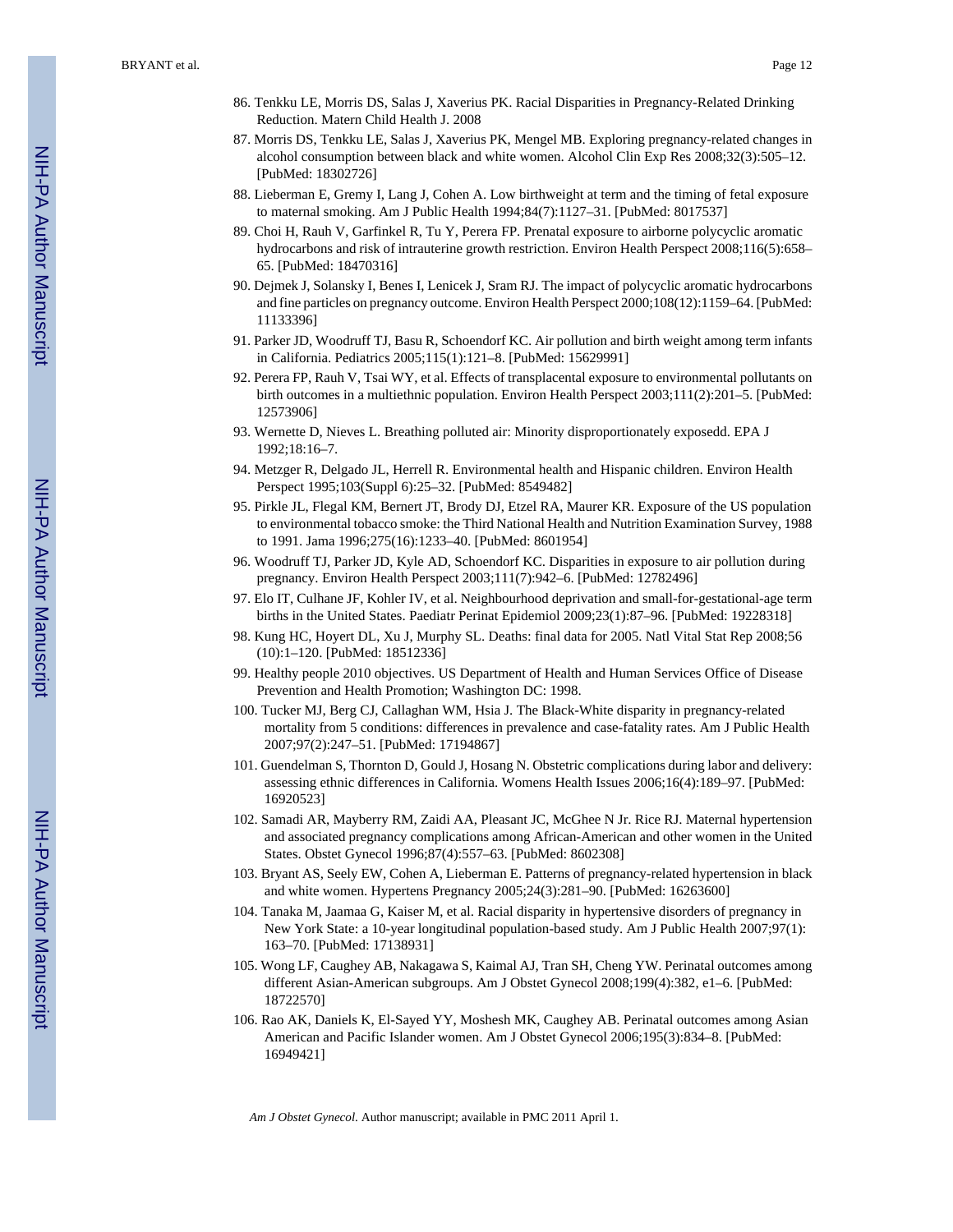- 107. Rao AK, Cheng YW, Caughey AB. Perinatal complications among different Asian-American subgroups. Am J Obstet Gynecol 2006;194(5):e39–41. [PubMed: 16579923]
- 108. Caughey AB, Stotland NE, Washington AE, Escobar GJ. Maternal ethnicity, paternal ethnicity, and parental ethnic discordance: predictors of preeclampsia. Obstet Gynecol 2005;106(1):156–61. [PubMed: 15994632]
- 109. Lawrence JM, Contreras R, Chen W, Sacks DA. Trends in the prevalence of preexisting diabetes and gestational diabetes mellitus among a racially/ethnically diverse population of pregnant women, 1999-2005. Diabetes Care 2008;31(5):899–904. [PubMed: 18223030]
- 110. Savitz DA, Janevic TM, Engel SM, Kaufman JS, Herring AH. Ethnicity and gestational diabetes in New York City, 1995-2003. Bjog 2008;115(8):969–78. [PubMed: 18651880]
- 111. Silva JK, Kaholokula JK, Ratner R, Mau M. Ethnic differences in perinatal outcome of gestational diabetes mellitus. Diabetes Care 2006;29(9):2058–63. [PubMed: 16936153]
- 112. Nystrom MJ, Caughey AB, Lyell DJ, Druzin ML, El-Sayed YY. Perinatal outcomes among Asianwhite interracial couples. Am J Obstet Gynecol 2008;199(4):385, e1–5. [PubMed: 18928981]
- 113. Graham J, Zhang L, Schwalberg R. Association of maternal chronic disease and negative birth outcomes in a non-Hispanic Black-White Mississippi birth cohort. Public Health Nurs 2007;24(4): 311–7. [PubMed: 17553020]
- 114. Horton AL, Boggess KA, Moss KL, Jared HL, Beck J, Offenbacher S. Periodontal disease early in pregnancy is associated with maternal systemic inflammation among African American women. J Periodontol 2008;79(7):1127–32. [PubMed: 18597593]
- 115. D'Angelo D, Williams L, Morrow B, et al. Preconception and interconception health status of women who recently gave birth to a live-born infant--Pregnancy Risk Assessment Monitoring System (PRAMS), United States, 26 reporting areas, 2004. MMWR Surveill Summ 2007;56(10):1–35. [PubMed: 18075488]
- 116. Ehrenthal DB, Jurkovitz C, Hoffman M, Kroelinger C, Weintraub W. A population study of the contribution of medical comorbidity to the risk of prematurity in blacks. Am J Obstet Gynecol 2007;197(4):409, e1–6. [PubMed: 17904981]
- 117. Enriquez R, Griffin MR, Carroll KN, et al. Effect of maternal asthma and asthma control on pregnancy and perinatal outcomes. J Allergy Clin Immunol 2007;120(3):625–30. [PubMed: 17658591]
- 118. Carroll KN, Griffin MR, Gebretsadik T, Shintani A, Mitchel E, Hartert TV. Racial differences in asthma morbidity during pregnancy. Obstet Gynecol 2005;106(1):66–72. [PubMed: 15994619]
- 119. Cunningham CK, Balasubramanian R, Delke I, et al. The impact of race/ethnicity on mother-tochild HIV transmission in the United States in Pediatric AIDS Clinical Trials Group Protocol 316. J Acquir Immune Defic Syndr 2004;36(3):800–7. [PubMed: 15213563]
- 120. Davis EM, Zyzanski SJ, Olson CM, Stange KC, Horwitz RI. Racial, ethnic, and socioeconomic differences in the incidence of obesity related to childbirth. Am J Public Health 2009;99(2):294–9. [PubMed: 19059856]
- 121. Thompson DR, Clark CL, Wood B, Zeni MB. Maternal obesity and risk of infant death based on Florida birth records for 2004. Public Health Rep 2008;123(4):487–93. [PubMed: 18763411]
- 122. Chu SY, Kim SY, Bish CL. Prepregnancy Obesity Prevalence in the United States, 2004-2005. Matern Child Health J. 2008
- 123. Satpathy HK, Fleming A, Frey D, Barsoom M, Satpathy C, Khandalavala J. Maternal obesity and pregnancy. Postgrad Med 2008;120(3):E01–9. [PubMed: 18824817]
- 124. Ramos GA, Caughey AB. The interrelationship between ethnicity and obesity on obstetric outcomes. Am J Obstet Gynecol 2005;193(3 Pt 2):1089–93. [PubMed: 16157117]
- 125. Salihu HM, Alio AP, Wilson RE, Sharma PP, Kirby RS, Alexander GR. Obesity and extreme obesity: new insights into the black-white disparity in neonatal mortality. Obstet Gynecol 2008;111(6): 1410–6. [PubMed: 18515526]
- 126. Salihu HM, Dunlop AL, Hedayatzadeh M, Alio AP, Kirby RS, Alexander GR. Extreme obesity and risk of stillbirth among black and white gravidas. Obstet Gynecol 2007;110(3):552–7. [PubMed: 17766599]
- 127. McMillen IC, Rattanatray L, Duffield JA, et al. The early origins of later obesity: pathways and mechanisms. Adv Exp Med Biol 2009;646:71–81. [PubMed: 19536665]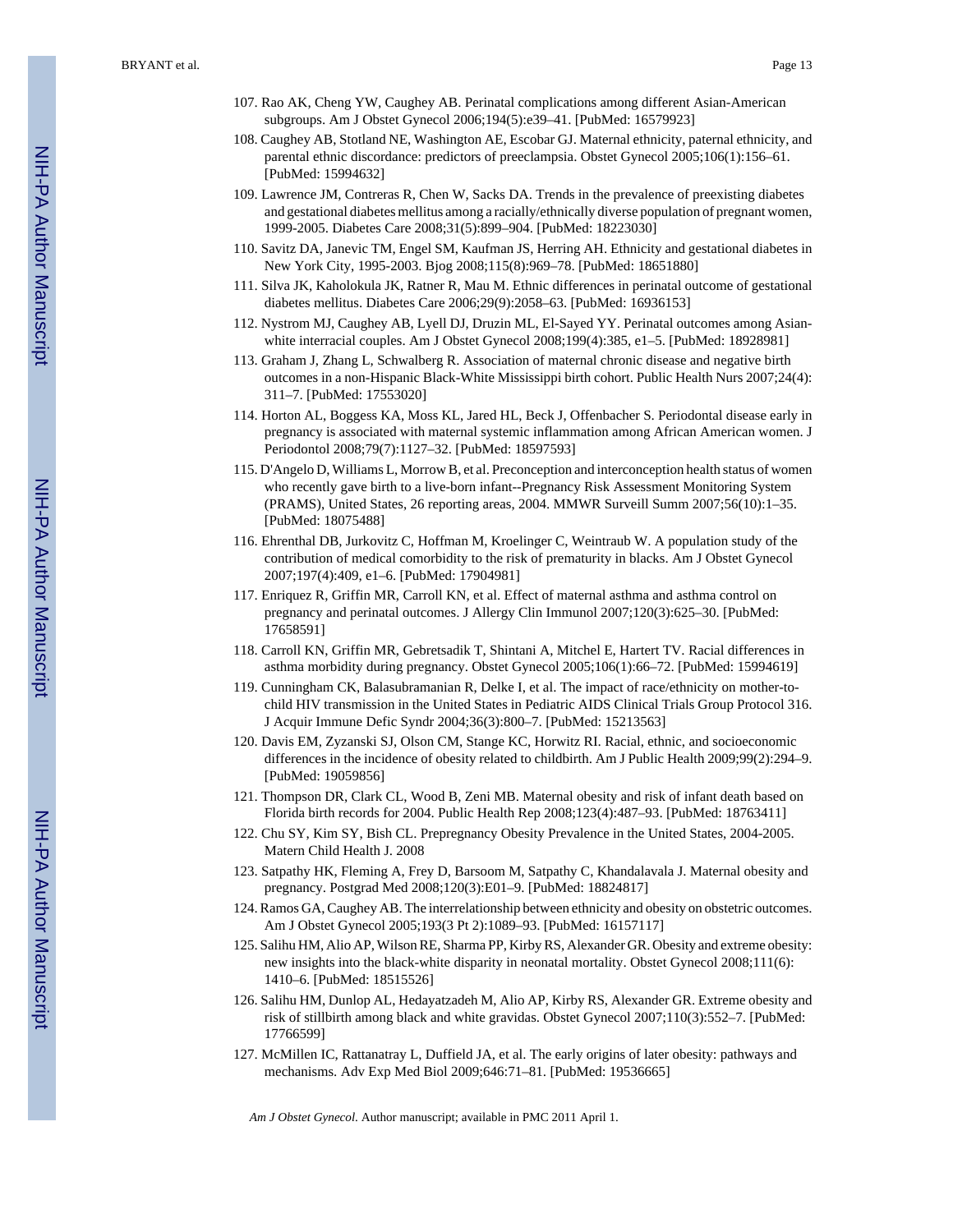- 128. Armitage JA, Poston L, Taylor PD. Developmental origins of obesity and the metabolic syndrome: the role of maternal obesity. Front Horm Res 2008;36:73–84. [PubMed: 18230895]
- 129. Cai G, Cole SA, Haack K, Butte NF, Comuzzie AG. Bivariate linkage confirms genetic contribution to fetal origins of childhood growth and cardiovascular disease risk in Hispanic children. Hum Genet 2007;121(6):737–44. [PubMed: 17486370]
- 130. Bennett T, Adams M. Safe Motherhood in the United States: Challenges for Surveillance. Maternal and Child Health Journal 6(4):221–6. [PubMed: 12512763]
- 131. Rosenberg D, Handler A, Rankin KM, Zimbeck M, Adams EK. Prenatal care initiation among very low-income women in the aftermath of welfare reform: does pre-pregnancy Medicaid coverage make a difference? Matern Child Health J 2007;11(1):11–7. [PubMed: 16763773]
- 132. Daniels P, Noe GF, Mayberry R. Barriers to prenatal care among Black women of low socioeconomic status. Am J Health Behav 2006;30(2):188–98. [PubMed: 16533103]
- 133. Johnson AA, El-Khorazaty MN, Hatcher BJ, et al. Determinants of late prenatal care initiation by African American women in Washington, DC. Matern Child Health J 2003;7(2):103–14. [PubMed: 12870626]
- 134. Cheng D, Schwarz EB, Douglas E, Horon I. Unintended pregnancy and associated maternal preconception, prenatal and postpartum behaviors. Contraception 2009;79(3):194–8. [PubMed: 19185672]
- 135. Orr ST, James SA, Reiter JP. Unintended pregnancy and prenatal behaviors among urban, black women in Baltimore, Maryland: the Baltimore preterm birth study. Ann Epidemiol 2008;18(7): 545–51. [PubMed: 18504137]
- 136. Bengiamin MI, Capitman JA, Ruwe MB. Disparities in Initiation and Adherence to Prenatal Care: Impact of Insurance, Race-Ethnicity and Nativity. Matern Child Health J. 2009
- 137. Kuo TM, Gavin NI, Adams EK, Ayadi MF. Racial disparities in Medicaid enrollment and prenatal care initiation among pregnant teens in Florida: comparisons between 1995 and 2001. Med Care 2008;46(10):1079–85. [PubMed: 18815530]
- 138. Sparks PJ. Do biological, sociodemographic, and behavioral characteristics explain racial/ethnic disparities in preterm births? Soc Sci Med 2009;68(9):1667–75. [PubMed: 19285373]
- 139. Martin JA, Hamilton BE, Sutton PD, et al. Births: final data for 2005. Natl Vital Stat Rep 2007;56 (6):1–103. [PubMed: 18277471]
- 140. Lu MC, Chen B. Racial and ethnic disparities in preterm birth: The role of stressful life events. American Journal of Obstetrics and Gynecology 2004;191(3):691–9. [PubMed: 15467527]
- 141. Taylor CR, Alexander GR, Hepworth JT. Clustering of U.S. women receiving no prenatal care: differences in pregnancy outcomes and implications for targeting interventions. Matern Child Health J 2005;9(2):125–33. [PubMed: 15965618]
- 142. Rates of cesarean delivery among Puerto Rican women--Puerto Rico and the U.S. mainland, 1992-2002. MMWR Morb Mortal Wkly Rep 2006;55(3):68–71. [PubMed: 16437056]
- 143. Aron DC, Gordon HS, DiGiuseppe DL, Harper DL, Rosenthal GE. Variations in risk-adjusted cesarean delivery rates according to race and health insurance. Med Care 2000;38(1):35–44. [PubMed: 10630718]
- 144. Braveman P, Egerter S, Edmonston F, Verdon M. Racial/ethnic differences in the likelihood of cesarean delivery, California. Am J Public Health 1995;85(5):625–30. [PubMed: 7733420]
- 145. Chung JH, Garite TJ, Kirk AM, Hollard AL, Wing DA, Lagrew DC. Intrinsic racial differences in the risk of cesarean delivery are not explained by differences in caregivers or hospital site of delivery. Am J Obstet Gynecol 2006;194(5):1323–8. [PubMed: 16647917]
- 146. Irwin DE, Savitz DA, Bowes WA Jr. St Andre KA. Race, age, and cesarean delivery in a military population. Obstet Gynecol 1996;88(4 Pt 1):530–3. [PubMed: 8841212]
- 147. Goldberg J, Hyslop T, Tolosa JE, Sultana C. Racial differences in severe perineal lacerations after vaginal delivery. Am J Obstet Gynecol 2003;188(4):1063–7. [PubMed: 12712111]
- 148. Combs C, Murphy E, Laros RJ. Factors associated with postpartum hemorrhage with vaginal birth. Obstet Gynecol 1991;77(1):69–76. [PubMed: 1984230]
- 149. Rouse D, Leindecker S, Landon M, et al. The MFMU Cesarean Registry: uterine atony after primary cesarean delivery. Am J Obstet Gynecol 193(3 Pt 2):1056–60. [PubMed: 16157111]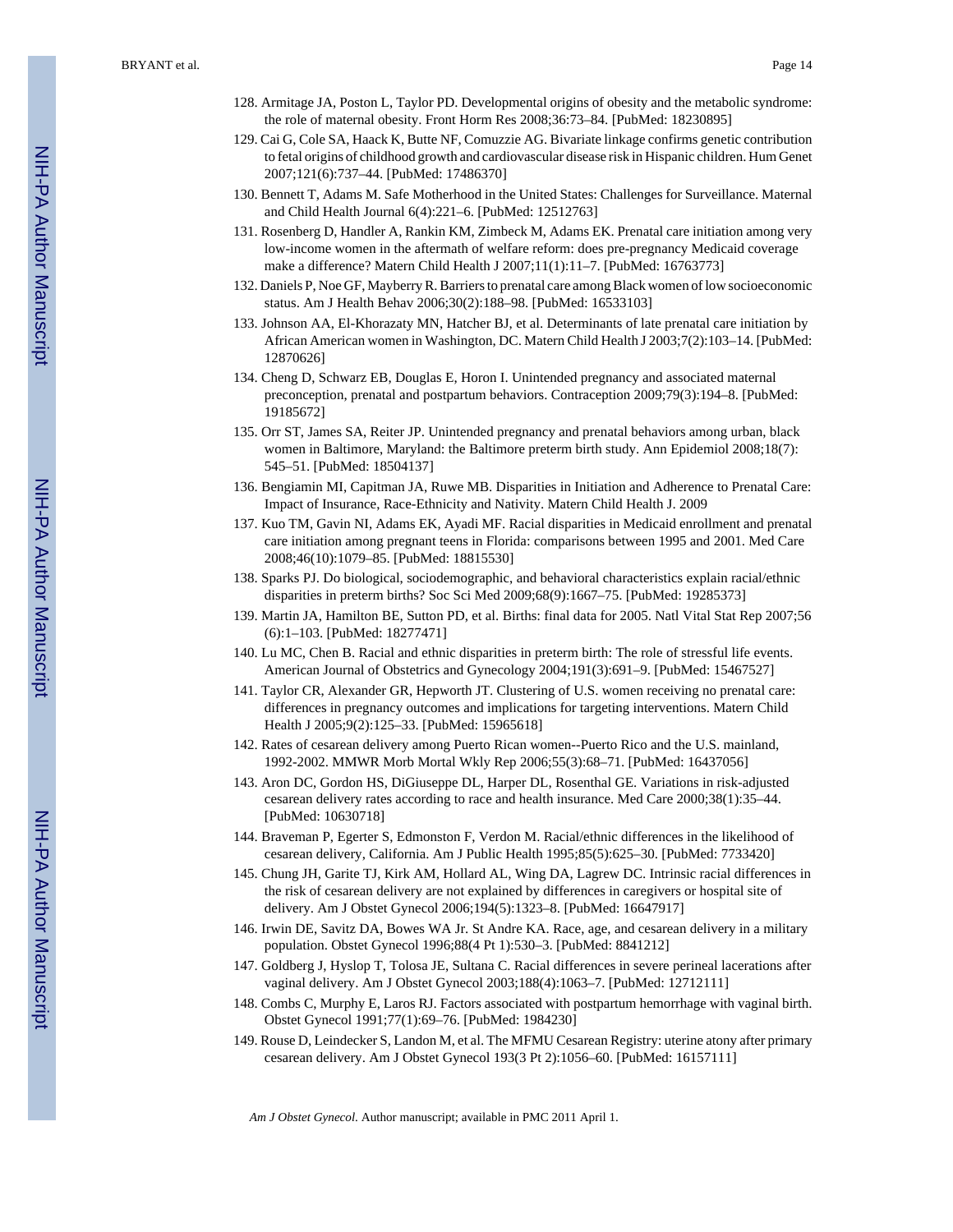150. Kramer MS, Wilkins R, Goulet L, et al. Investigating socio-economic disparities in preterm birth: evidence for selective study participation and selection bias. Paediatr Perinat Epidemiol 2009;23 (4):301–9. [PubMed: 19523077]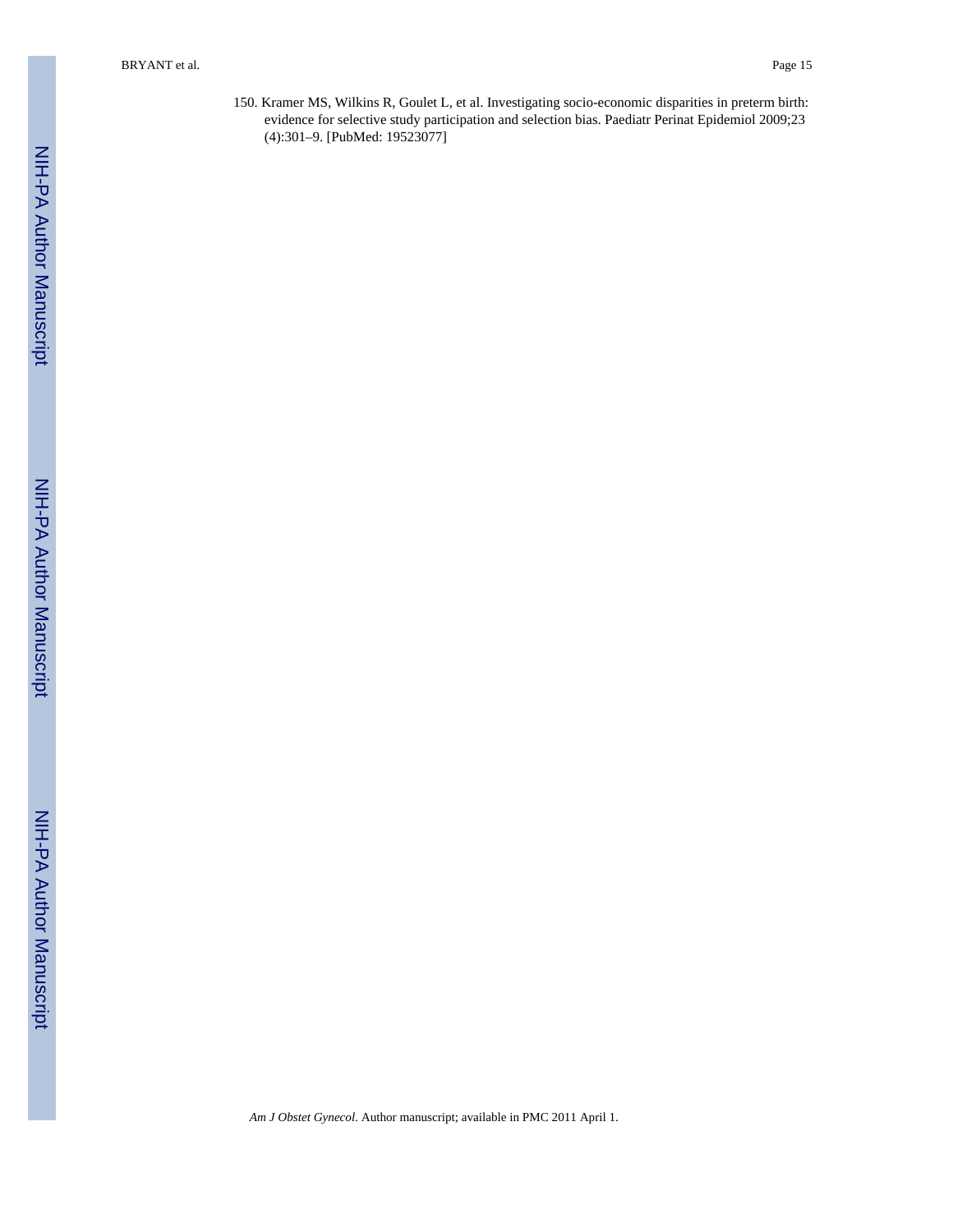#### **Table 1**

Disparities in pregnancy outcome, maternal outcome and obstetrical care, by race/ethnicity.

|                                            | American<br>Indian/<br><b>Alaska Native</b> | <b>Asian/Pacific Islander</b> | <b>Black</b>      | <b>Hispanic</b>                  |
|--------------------------------------------|---------------------------------------------|-------------------------------|-------------------|----------------------------------|
| <b>Pregnancy Outcomes</b>                  |                                             |                               |                   |                                  |
| <b>Congenital Abnormalities</b>            | $\leftrightarrow$                           | $\leftrightarrow$             | $\leftrightarrow$ | $\uparrow$ (neural tube defects) |
| <b>Fetal Demise</b>                        | $\leftrightarrow$                           | $\leftrightarrow$             | ↑                 | $\leftrightarrow$                |
| Preterm Birth                              | ↑                                           | $\leftrightarrow$             | ↑                 | ↑ (Puerto Ricans)                |
| <b>Fetal Growth Restriction</b>            | $\leftrightarrow$                           | $\leftrightarrow$             | ↑                 | $\leftrightarrow$                |
| <b>Maternal Outcomes</b>                   |                                             |                               |                   |                                  |
| Mortality                                  | $\leftrightarrow$                           | $\leftrightarrow$             | ↑                 | $\leftrightarrow$                |
| <b>Hypertensive Disorders</b>              | $\leftrightarrow$                           | $\leftrightarrow$             | ↑                 | $\leftrightarrow$                |
| <b>Diabetes</b>                            | ↑                                           | ↑                             | ↑                 | $\uparrow$                       |
| Obesity                                    | ↑                                           | ↑                             | ↑                 | ↑                                |
| <b>Obstetrical Care</b>                    |                                             |                               |                   |                                  |
| Prenatal care entry after 1st<br>trimester | ↑                                           | $\leftrightarrow$             | ↑                 | $\uparrow$                       |
| 1° Cesarean Delivery                       |                                             |                               | ↑                 | $\leftrightarrow$                |
| Major Perineal Laceration                  | $\leftrightarrow$                           |                               |                   | $\leftrightarrow$                |

White women are the reference group.  $\uparrow$  = higher risk,  $\downarrow$  = lower risk;  $\leftrightarrow$  = available data do not support higher or lower risk.

NIH-PA Author Manuscript

NIH-PA Author Manuscript